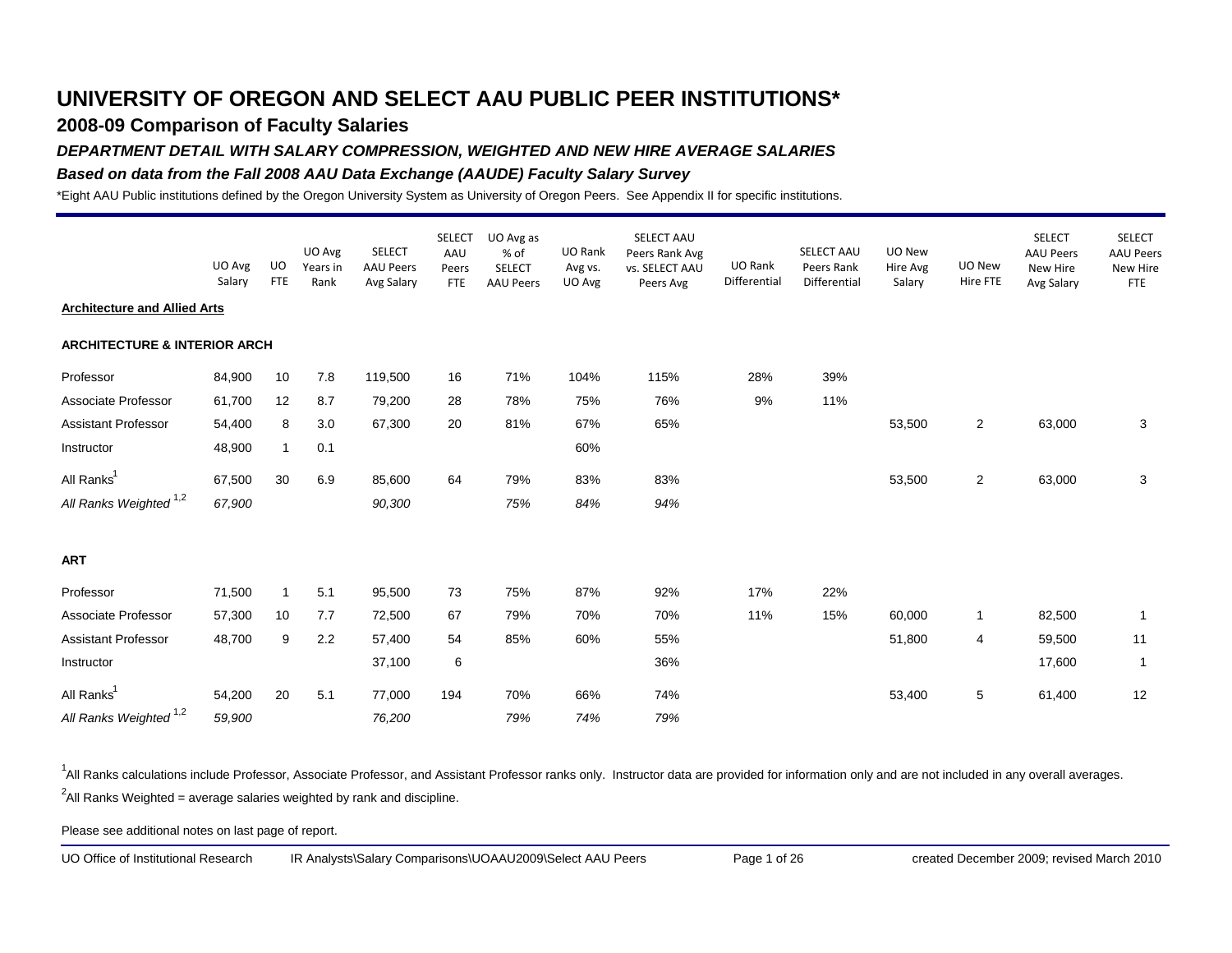### **2008-09 Comparison of Faculty Salaries**

### *DEPARTMENT DETAIL WITH SALARY COMPRESSION, WEIGHTED AND NEW HIRE AVERAGE SALARIES*

### *Based on data from the Fall 2008 AAU Data Exchange (AAUDE) Faculty Salary Survey*

\*Eight AAU Public institutions defined by the Oregon University System as University of Oregon Peers. See Appendix II for specific institutions.

|                                     | UO Avg<br>Salary | UO<br><b>FTE</b> | UO Avg<br>Years in<br>Rank | <b>SELECT</b><br><b>AAU Peers</b><br>Avg Salary | <b>SELECT</b><br>AAU<br>Peers<br><b>FTE</b> | UO Avg as<br>% of<br><b>SELECT</b><br><b>AAU Peers</b> | UO Rank<br>Avg vs.<br>UO Avg | SELECT AAU<br>Peers Rank Avg<br>vs. SELECT AAU<br>Peers Avg | UO Rank<br>Differential | SELECT AAU<br>Peers Rank<br>Differential | UO New<br>Hire Avg<br>Salary | UO New<br>Hire FTE | <b>SELECT</b><br><b>AAU Peers</b><br>New Hire<br>Avg Salary | <b>SELECT</b><br><b>AAU Peers</b><br>New Hire<br><b>FTE</b> |
|-------------------------------------|------------------|------------------|----------------------------|-------------------------------------------------|---------------------------------------------|--------------------------------------------------------|------------------------------|-------------------------------------------------------------|-------------------------|------------------------------------------|------------------------------|--------------------|-------------------------------------------------------------|-------------------------------------------------------------|
| <b>Architecture and Allied Arts</b> |                  |                  |                            |                                                 |                                             |                                                        |                              |                                                             |                         |                                          |                              |                    |                                                             |                                                             |
| <b>ART HISTORY</b>                  |                  |                  |                            |                                                 |                                             |                                                        |                              |                                                             |                         |                                          |                              |                    |                                                             |                                                             |
| Professor                           | 104,000          | $\overline{2}$   | 18.1                       | 115,500                                         | 24                                          | 90%                                                    | 127%                         | 111%                                                        | 53%                     | 42%                                      |                              |                    | 115,000                                                     | $\mathbf{1}$                                                |
| Associate Professor                 | 60,800           | 4                | 8.6                        | 72,300                                          | 21                                          | 84%                                                    | 74%                          | 70%                                                         | 9%                      | 10%                                      |                              |                    |                                                             |                                                             |
| <b>Assistant Professor</b>          | 53,500           | 3                | 2.1                        | 61,900                                          | 19                                          | 86%                                                    | 65%                          | 60%                                                         |                         |                                          | 53,000                       | $\mathbf{1}$       | 69,800                                                      | 4                                                           |
| Instructor                          |                  |                  |                            | 54,000                                          | $\mathbf{1}$                                |                                                        |                              | 52%                                                         |                         |                                          |                              |                    | 54,000                                                      | $\mathbf{1}$                                                |
| All Ranks <sup>1</sup>              | 68,000           | 9                | 8.5                        | 85,400                                          | 64                                          | 80%                                                    | 83%                          | 82%                                                         |                         |                                          | 53,000                       | $\mathbf{1}$       | 78,800                                                      | 5                                                           |
| All Ranks Weighted <sup>1,2</sup>   | 74,400           |                  |                            | 84,900                                          |                                             | 88%                                                    | 92%                          | 88%                                                         |                         |                                          |                              |                    |                                                             |                                                             |
| <b>ARTS &amp; ADMINISTRATION</b>    |                  |                  |                            |                                                 |                                             |                                                        |                              |                                                             |                         |                                          |                              |                    |                                                             |                                                             |
| Professor                           |                  |                  |                            |                                                 |                                             |                                                        |                              |                                                             |                         |                                          |                              |                    |                                                             |                                                             |
| Associate Professor                 |                  |                  |                            |                                                 |                                             |                                                        |                              |                                                             |                         |                                          |                              |                    |                                                             |                                                             |
| Assistant Professor                 | 50,800           | 3                | 2.8                        |                                                 |                                             |                                                        | 62%                          |                                                             |                         |                                          | 51,000                       | $\mathbf{1}$       |                                                             |                                                             |
| Instructor                          |                  |                  |                            |                                                 |                                             |                                                        |                              |                                                             |                         |                                          |                              |                    |                                                             |                                                             |
| All Ranks <sup>1</sup>              | 50,800           | 3                | 2.8                        |                                                 |                                             |                                                        | 62%                          |                                                             |                         |                                          | 51,000                       | $\mathbf{1}$       |                                                             |                                                             |
| All Ranks Weighted <sup>1,2</sup>   | 50,800           |                  |                            |                                                 |                                             |                                                        | 62%                          |                                                             |                         |                                          |                              |                    |                                                             |                                                             |

<sup>1</sup>All Ranks calculations include Professor, Associate Professor, and Assistant Professor ranks only. Instructor data are provided for information only and are not included in any overall averages.  $^2$ All Ranks Weighted = average salaries weighted by rank and discipline.

Please see additional notes on last page of report.

UO Office of Institutional Research IR Analysts\Salary Comparisons\UOAAU2009\Select AAU Peers Page 2 of 26 created December 2009; revised March 2010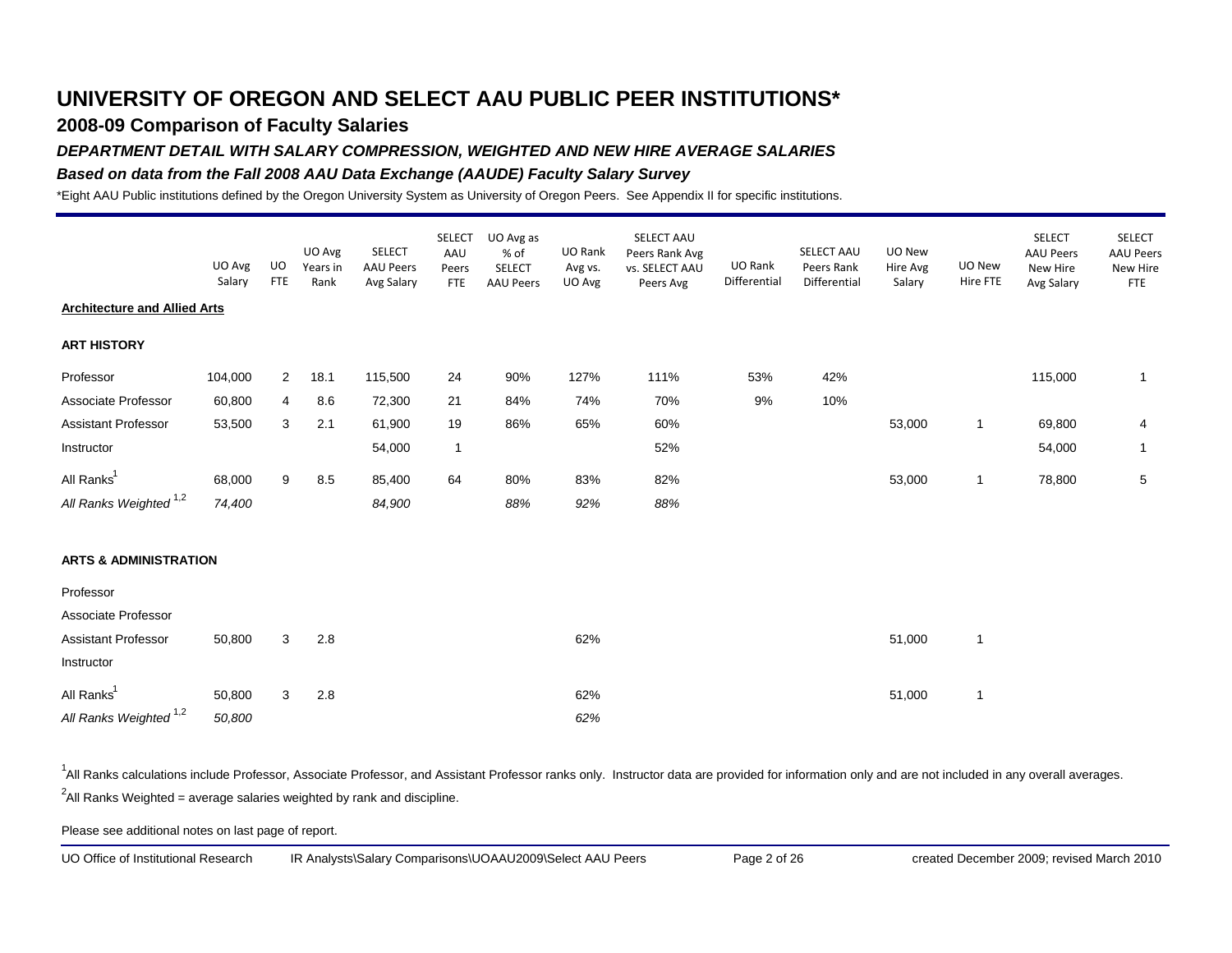### **2008-09 Comparison of Faculty Salaries**

#### *DEPARTMENT DETAIL WITH SALARY COMPRESSION, WEIGHTED AND NEW HIRE AVERAGE SALARIES*

#### *Based on data from the Fall 2008 AAU Data Exchange (AAUDE) Faculty Salary Survey*

\*Eight AAU Public institutions defined by the Oregon University System as University of Oregon Peers. See Appendix II for specific institutions.

|                                     | UO Avg<br>Salary | UO<br><b>FTE</b> | UO Avg<br>Years in<br>Rank | <b>SELECT</b><br><b>AAU Peers</b><br>Avg Salary | <b>SELECT</b><br>AAU<br>Peers<br><b>FTE</b> | UO Avg as<br>% of<br>SELECT<br><b>AAU Peers</b> | UO Rank<br>Avg vs.<br>UO Avg | SELECT AAU<br>Peers Rank Avg<br>vs. SELECT AAU<br>Peers Avg | UO Rank<br>Differential | SELECT AAU<br>Peers Rank<br>Differential | UO New<br>Hire Avg<br>Salary | UO New<br>Hire FTE | <b>SELECT</b><br><b>AAU Peers</b><br>New Hire<br>Avg Salary | <b>SELECT</b><br><b>AAU Peers</b><br>New Hire<br><b>FTE</b> |
|-------------------------------------|------------------|------------------|----------------------------|-------------------------------------------------|---------------------------------------------|-------------------------------------------------|------------------------------|-------------------------------------------------------------|-------------------------|------------------------------------------|------------------------------|--------------------|-------------------------------------------------------------|-------------------------------------------------------------|
| <b>Architecture and Allied Arts</b> |                  |                  |                            |                                                 |                                             |                                                 |                              |                                                             |                         |                                          |                              |                    |                                                             |                                                             |
| <b>LANDSCAPE ARCHITECTURE</b>       |                  |                  |                            |                                                 |                                             |                                                 |                              |                                                             |                         |                                          |                              |                    |                                                             |                                                             |
| Professor                           | 91,100           | 5                | 16.7                       |                                                 |                                             |                                                 | 111%                         |                                                             | 41%                     |                                          |                              |                    |                                                             |                                                             |
| Associate Professor                 | 57,200           | 3                | 5.1                        | 78,000                                          | 10                                          | 73%                                             | 70%                          | 75%                                                         | 5%                      | 19%                                      |                              |                    |                                                             |                                                             |
| <b>Assistant Professor</b>          | 53,200           | 2                | 2.1                        | 58,800                                          | 3                                           | 90%                                             | 65%                          | 57%                                                         |                         |                                          | 51,000                       | $\mathbf{1}$       | 58,000                                                      | $\mathbf{1}$                                                |
| Instructor                          |                  |                  |                            |                                                 |                                             |                                                 |                              |                                                             |                         |                                          |                              |                    |                                                             |                                                             |
| All Ranks <sup>1</sup>              | 73,400           | 10               | 10.3                       | 73,500                                          | 13                                          | 100%                                            | 90%                          | 71%                                                         |                         |                                          | 51,000                       | $\mathbf{1}$       | 58,000                                                      | $\mathbf{1}$                                                |
| All Ranks Weighted <sup>1,2</sup>   | 68,400           |                  |                            | 68,400                                          |                                             | 100%                                            | 84%                          | 71%                                                         |                         |                                          |                              |                    |                                                             |                                                             |
| PLANNING, PUBLIC POLICY, & MGMT     |                  |                  |                            |                                                 |                                             |                                                 |                              |                                                             |                         |                                          |                              |                    |                                                             |                                                             |
| Professor                           | 114,500          | $\overline{2}$   | 14.1                       | 135,800                                         | 53                                          | 84%                                             | 140%                         | 131%                                                        | 49%                     | 42%                                      |                              |                    | 165,500                                                     | $\overline{2}$                                              |
| Associate Professor                 | 74,300           | 4                | 2.7                        | 91,800                                          | 34                                          | 81%                                             | 91%                          | 89%                                                         | 19%                     | 16%                                      |                              |                    | 150,000                                                     | $\mathbf{1}$                                                |
| <b>Assistant Professor</b>          | 58,800           | 4                | 2.4                        | 74,700                                          | 36                                          | 79%                                             | 72%                          | 72%                                                         |                         |                                          |                              |                    | 80,700                                                      | $\mathsf 3$                                                 |
| Instructor                          |                  |                  |                            | 70,000                                          | $\mathbf{1}$                                |                                                 |                              | 68%                                                         |                         |                                          |                              |                    | 70,000                                                      | $\mathbf{1}$                                                |
| All Ranks <sup>1</sup>              | 76,200           | 10               | 4.8                        | 105,700                                         | 123                                         | 72%                                             | 93%                          | 102%                                                        |                         |                                          |                              |                    | 120,500                                                     | 6                                                           |
| All Ranks Weighted 1,2              | 84,200           |                  |                            | 102,600                                         |                                             | 82%                                             | 104%                         | 106%                                                        |                         |                                          |                              |                    |                                                             |                                                             |

<sup>1</sup>All Ranks calculations include Professor, Associate Professor, and Assistant Professor ranks only. Instructor data are provided for information only and are not included in any overall averages.  $^2$ All Ranks Weighted = average salaries weighted by rank and discipline.

Please see additional notes on last page of report.

UO Office of Institutional Research IR Analysts\Salary Comparisons\UOAAU2009\Select AAU Peers Page 3 of 26 created December 2009; revised March 2010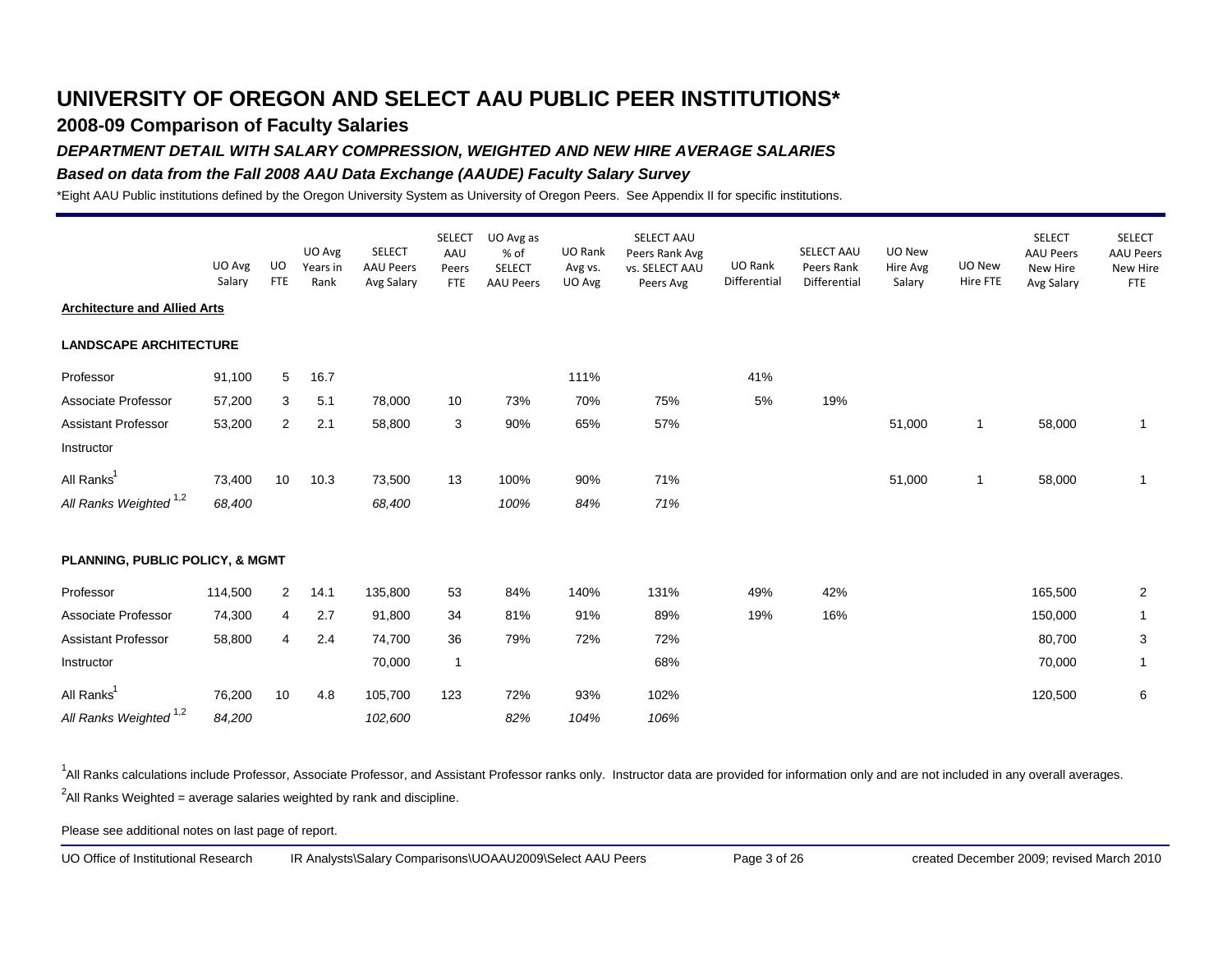### **2008-09 Comparison of Faculty Salaries**

### *DEPARTMENT DETAIL WITH SALARY COMPRESSION, WEIGHTED AND NEW HIRE AVERAGE SALARIES*

### *Based on data from the Fall 2008 AAU Data Exchange (AAUDE) Faculty Salary Survey*

\*Eight AAU Public institutions defined by the Oregon University System as University of Oregon Peers. See Appendix II for specific institutions.

|                                   | UO Avg<br>Salary | UO<br><b>FTE</b> | UO Avg<br>Years in<br>Rank | <b>SELECT</b><br><b>AAU Peers</b><br>Avg Salary | <b>SELECT</b><br>AAU<br>Peers<br><b>FTE</b> | UO Avg as<br>% of<br><b>SELECT</b><br><b>AAU Peers</b> | UO Rank<br>Avg vs.<br>UO Avg | SELECT AAU<br>Peers Rank Avg<br>vs. SELECT AAU<br>Peers Avg | UO Rank<br>Differential | SELECT AAU<br>Peers Rank<br>Differential | UO New<br>Hire Avg<br>Salary | UO New<br>Hire FTE | <b>SELECT</b><br><b>AAU Peers</b><br>New Hire<br>Avg Salary | <b>SELECT</b><br><b>AAU Peers</b><br>New Hire<br><b>FTE</b> |
|-----------------------------------|------------------|------------------|----------------------------|-------------------------------------------------|---------------------------------------------|--------------------------------------------------------|------------------------------|-------------------------------------------------------------|-------------------------|------------------------------------------|------------------------------|--------------------|-------------------------------------------------------------|-------------------------------------------------------------|
| <b>CAS Humanities</b>             |                  |                  |                            |                                                 |                                             |                                                        |                              |                                                             |                         |                                          |                              |                    |                                                             |                                                             |
| <b>CLASSICS AND HUMANITIES</b>    |                  |                  |                            |                                                 |                                             |                                                        |                              |                                                             |                         |                                          |                              |                    |                                                             |                                                             |
| Professor                         | 75,500           | $\overline{1}$   | 0.1                        | 108,600                                         | 34                                          | 70%                                                    | 92%                          | 105%                                                        | 8%                      | 34%                                      |                              |                    | 95,000                                                      | $\mathbf{1}$                                                |
| Associate Professor               | 68,800           | 2                | 8.1                        | 73,100                                          | 30                                          | 94%                                                    | 84%                          | 70%                                                         | 21%                     | 15%                                      |                              |                    |                                                             |                                                             |
| <b>Assistant Professor</b>        | 52,000           | $\overline{1}$   | 0.1                        | 58,000                                          | 26                                          | 90%                                                    | 64%                          | 56%                                                         |                         |                                          | 52,000                       | $\mathbf{1}$       | 61,900                                                      | 5                                                           |
| Instructor                        |                  |                  |                            | 37,600                                          | $\mathbf{1}$                                |                                                        |                              | 36%                                                         |                         |                                          |                              |                    |                                                             |                                                             |
| All Ranks <sup>1</sup>            | 66,300           | 4                | 4.1                        | 82,200                                          | 90                                          | 81%                                                    | 81%                          | 79%                                                         |                         |                                          | 52,000                       | $\mathbf{1}$       | 67,400                                                      | 6                                                           |
| All Ranks Weighted <sup>1,2</sup> | 66,000           |                  |                            | 81,400                                          |                                             | 81%                                                    | 81%                          | 84%                                                         |                         |                                          |                              |                    |                                                             |                                                             |
| <b>COMPARATIVE LITERATURE</b>     |                  |                  |                            |                                                 |                                             |                                                        |                              |                                                             |                         |                                          |                              |                    |                                                             |                                                             |
| Professor                         |                  |                  |                            | 99,500                                          | 10                                          |                                                        |                              | 96%                                                         |                         | 27%                                      |                              |                    |                                                             |                                                             |
| Associate Professor               | 59,900           | 3                | 1.1                        | 71,900                                          | 11                                          | 83%                                                    | 73%                          | 69%                                                         |                         | 11%                                      |                              |                    |                                                             |                                                             |
| <b>Assistant Professor</b>        |                  |                  |                            | 61,000                                          | 8                                           |                                                        |                              | 59%                                                         |                         |                                          |                              |                    | 57,200                                                      | $\overline{2}$                                              |
| Instructor                        |                  |                  |                            | 33,600                                          | $\mathbf{3}$                                |                                                        |                              | 32%                                                         |                         |                                          |                              |                    | 36,100                                                      | $\mathbf{1}$                                                |
| All Ranks <sup>1</sup>            | 59,900           | 3                | 1.1                        | 78,400                                          | 29                                          | 76%                                                    | 73%                          | 76%                                                         |                         |                                          |                              |                    | 57,200                                                      | $\overline{2}$                                              |
| All Ranks Weighted <sup>1,2</sup> | 59,900           |                  |                            | 78,700                                          |                                             | 76%                                                    | 74%                          | 82%                                                         |                         |                                          |                              |                    |                                                             |                                                             |

<sup>1</sup>All Ranks calculations include Professor, Associate Professor, and Assistant Professor ranks only. Instructor data are provided for information only and are not included in any overall averages.  $^2$ All Ranks Weighted = average salaries weighted by rank and discipline.

Please see additional notes on last page of report.

UO Office of Institutional Research IR Analysts\Salary Comparisons\UOAAU2009\Select AAU Peers Page 4 of 26 created December 2009; revised March 2010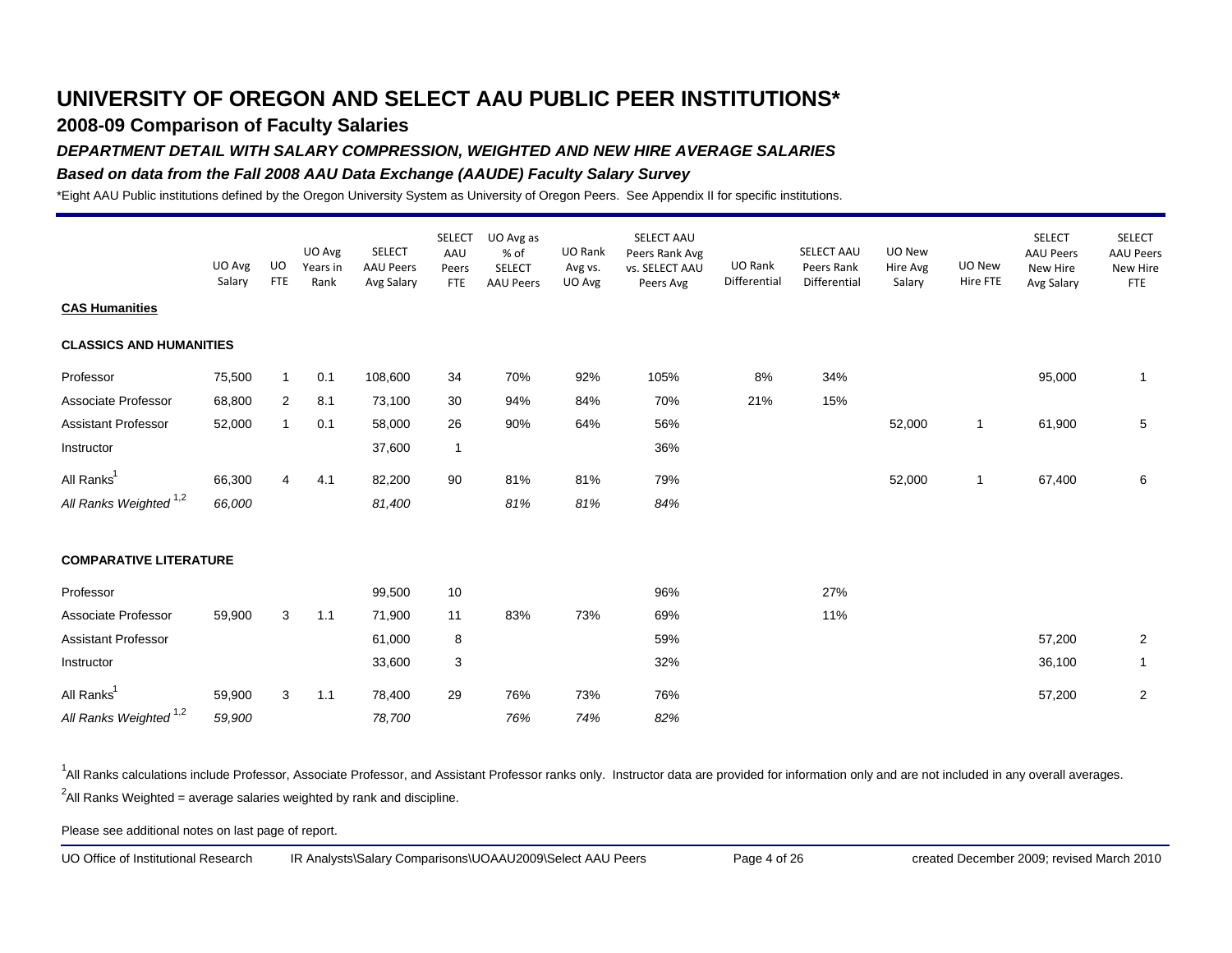### **2008-09 Comparison of Faculty Salaries**

### *DEPARTMENT DETAIL WITH SALARY COMPRESSION, WEIGHTED AND NEW HIRE AVERAGE SALARIES*

### *Based on data from the Fall 2008 AAU Data Exchange (AAUDE) Faculty Salary Survey*

\*Eight AAU Public institutions defined by the Oregon University System as University of Oregon Peers. See Appendix II for specific institutions.

|                                              | UO Avg<br>Salary | UO<br><b>FTE</b> | UO Avg<br>Years in<br>Rank | <b>SELECT</b><br><b>AAU Peers</b><br>Avg Salary | <b>SELECT</b><br>AAU<br>Peers<br><b>FTE</b> | UO Avg as<br>% of<br>SELECT<br><b>AAU Peers</b> | UO Rank<br>Avg vs.<br>UO Avg | SELECT AAU<br>Peers Rank Avg<br>vs. SELECT AAU<br>Peers Avg | UO Rank<br>Differential | SELECT AAU<br>Peers Rank<br>Differential | UO New<br>Hire Avg<br>Salary | UO New<br>Hire FTE | <b>SELECT</b><br><b>AAU Peers</b><br>New Hire<br>Avg Salary | <b>SELECT</b><br><b>AAU Peers</b><br>New Hire<br><b>FTE</b> |
|----------------------------------------------|------------------|------------------|----------------------------|-------------------------------------------------|---------------------------------------------|-------------------------------------------------|------------------------------|-------------------------------------------------------------|-------------------------|------------------------------------------|------------------------------|--------------------|-------------------------------------------------------------|-------------------------------------------------------------|
| <b>CAS Humanities</b>                        |                  |                  |                            |                                                 |                                             |                                                 |                              |                                                             |                         |                                          |                              |                    |                                                             |                                                             |
| <b>CREATIVE WRITING</b>                      |                  |                  |                            |                                                 |                                             |                                                 |                              |                                                             |                         |                                          |                              |                    |                                                             |                                                             |
| Professor                                    | 102,800          | 2                | 8.1                        | 105,000                                         | 34                                          | 98%                                             | 126%                         | 101%                                                        | 26%                     | 35%                                      |                              |                    |                                                             |                                                             |
| Associate Professor                          | 81,300           | $\mathbf{1}$     | 5.1                        | 68,300                                          | 37                                          | 119%                                            | 99%                          | 66%                                                         | 25%                     | 12%                                      |                              |                    | 62,700                                                      | $\mathbf{1}$                                                |
| <b>Assistant Professor</b>                   | 61,000           | $\mathbf{1}$     | 4.1                        | 55,700                                          | 27                                          | 110%                                            | 75%                          | 54%                                                         |                         |                                          |                              |                    | 57,000                                                      | 8                                                           |
| Instructor                                   |                  |                  |                            | 47,200                                          | 8                                           |                                                 |                              | 46%                                                         |                         |                                          |                              |                    |                                                             |                                                             |
| All Ranks <sup>1</sup>                       | 87,000           | 4                | 6.4                        | 77,500                                          | 98                                          | 112%                                            | 106%                         | 75%                                                         |                         |                                          |                              |                    | 57,600                                                      | 9                                                           |
| All Ranks Weighted <sup>1,2</sup>            | 82,800           |                  |                            | 77,800                                          |                                             | 106%                                            | 102%                         | 81%                                                         |                         |                                          |                              |                    |                                                             |                                                             |
| <b>EAST ASIAN LANGUAGES &amp; LITERATURE</b> |                  |                  |                            |                                                 |                                             |                                                 |                              |                                                             |                         |                                          |                              |                    |                                                             |                                                             |
| Professor                                    |                  |                  |                            | 107,600                                         | 27                                          |                                                 |                              | 104%                                                        |                         | 38%                                      |                              |                    | 130,000                                                     | $\mathbf{1}$                                                |
| Associate Professor                          | 69,100           | 4                | 9.7                        | 68,100                                          | 19                                          | 101%                                            | 84%                          | 66%                                                         | 16%                     | 7%                                       |                              |                    |                                                             |                                                             |
| <b>Assistant Professor</b>                   | 56,200           | 6                | 1.9                        | 61,200                                          | 16                                          | 92%                                             | 69%                          | 59%                                                         |                         |                                          | 53,300                       | 3                  | 57,100                                                      | 3                                                           |
| Instructor                                   | 36,500           | 8                | 4.0                        | 45,200                                          | 12                                          | 81%                                             | 45%                          | 44%                                                         |                         |                                          |                              |                    | 44,000                                                      | 4                                                           |
| All Ranks <sup>1</sup>                       | 61,300           | 10               | 5.1                        | 83,500                                          | 62                                          | 73%                                             | 75%                          | 81%                                                         |                         |                                          | 53,300                       | 3                  | 75,300                                                      | 4                                                           |
| All Ranks Weighted <sup>1,2</sup>            | 62,600           |                  |                            | 80,500                                          |                                             | 78%                                             | 77%                          | 83%                                                         |                         |                                          |                              |                    |                                                             |                                                             |

<sup>1</sup>All Ranks calculations include Professor, Associate Professor, and Assistant Professor ranks only. Instructor data are provided for information only and are not included in any overall averages.  $^2$ All Ranks Weighted = average salaries weighted by rank and discipline.

Please see additional notes on last page of report.

UO Office of Institutional Research IR Analysts\Salary Comparisons\UOAAU2009\Select AAU Peers Page 5 of 26 created December 2009; revised March 2010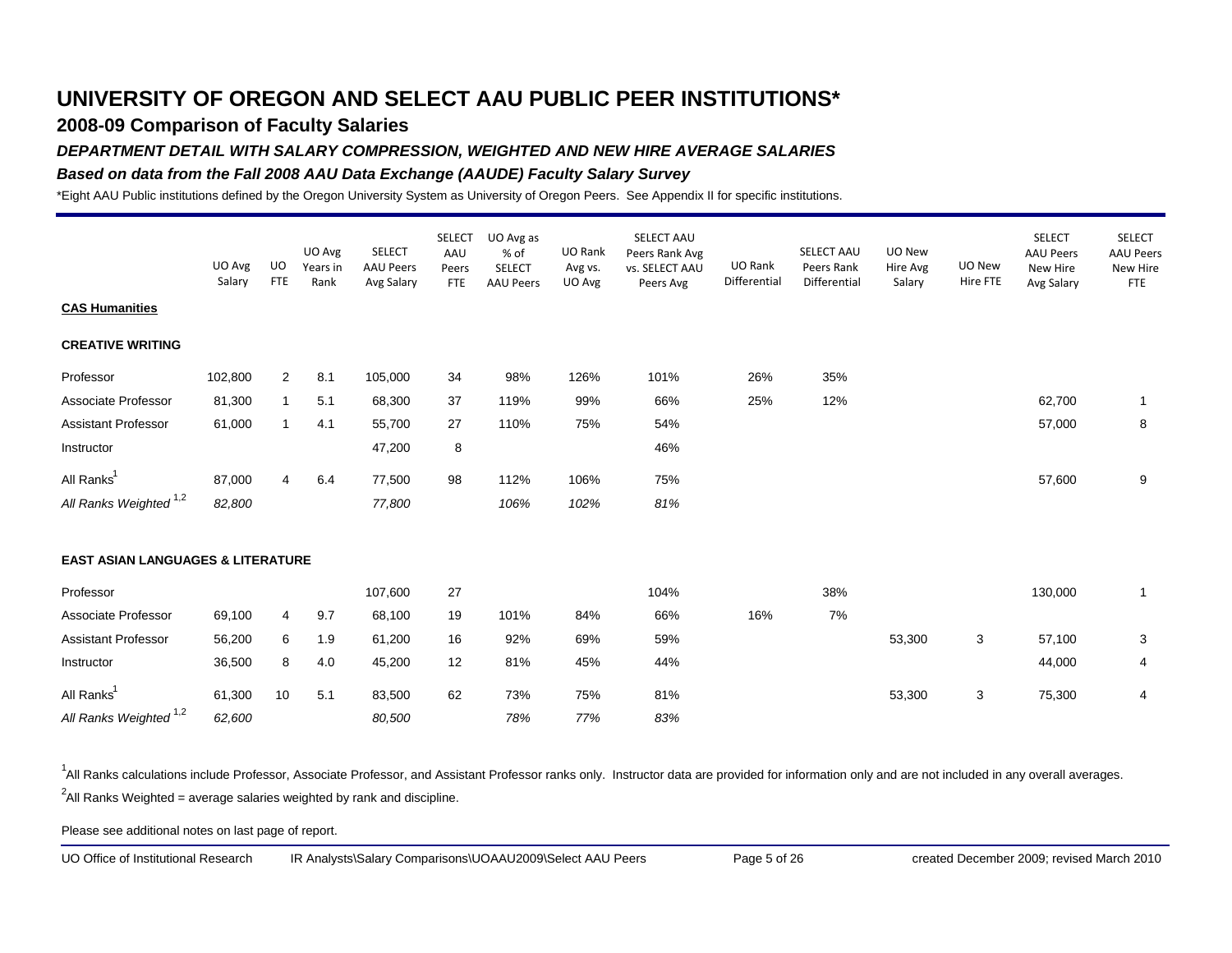### **2008-09 Comparison of Faculty Salaries**

### *DEPARTMENT DETAIL WITH SALARY COMPRESSION, WEIGHTED AND NEW HIRE AVERAGE SALARIES*

### *Based on data from the Fall 2008 AAU Data Exchange (AAUDE) Faculty Salary Survey*

\*Eight AAU Public institutions defined by the Oregon University System as University of Oregon Peers. See Appendix II for specific institutions.

|                                   | UO Avg<br>Salary | UO<br><b>FTE</b> | UO Avg<br>Years in<br>Rank | <b>SELECT</b><br><b>AAU Peers</b><br>Avg Salary | <b>SELECT</b><br>AAU<br>Peers<br>FTE | UO Avg as<br>% of<br><b>SELECT</b><br><b>AAU Peers</b> | UO Rank<br>Avg vs.<br>UO Avg | SELECT AAU<br>Peers Rank Avg<br>vs. SELECT AAU<br>Peers Avg | UO Rank<br>Differential | SELECT AAU<br>Peers Rank<br>Differential | UO New<br>Hire Avg<br>Salary | UO New<br>Hire FTE      | <b>SELECT</b><br><b>AAU Peers</b><br>New Hire<br>Avg Salary | <b>SELECT</b><br><b>AAU Peers</b><br>New Hire<br><b>FTE</b> |
|-----------------------------------|------------------|------------------|----------------------------|-------------------------------------------------|--------------------------------------|--------------------------------------------------------|------------------------------|-------------------------------------------------------------|-------------------------|------------------------------------------|------------------------------|-------------------------|-------------------------------------------------------------|-------------------------------------------------------------|
| <b>CAS Humanities</b>             |                  |                  |                            |                                                 |                                      |                                                        |                              |                                                             |                         |                                          |                              |                         |                                                             |                                                             |
| <b>ENGLISH</b>                    |                  |                  |                            |                                                 |                                      |                                                        |                              |                                                             |                         |                                          |                              |                         |                                                             |                                                             |
| Professor                         | 85,700           | 10               | 9.1                        | 113,200                                         | 163                                  | 76%                                                    | 105%                         | 109%                                                        | 24%                     | 37%                                      |                              |                         | 96,000                                                      | 2                                                           |
| Associate Professor               | 66,300           | 15               | 9.4                        | 75,000                                          | 142                                  | 88%                                                    | 81%                          | 72%                                                         | 13%                     | 13%                                      |                              |                         | 75,300                                                      | 4                                                           |
| <b>Assistant Professor</b>        | 56,000           | 12               | 2.9                        | 61,800                                          | 64                                   | 91%                                                    | 68%                          | 60%                                                         |                         |                                          | 57,000                       | $\overline{c}$          | 61,000                                                      | 11                                                          |
| Instructor                        | 28,100           | 3                | 3.1                        | 43,300                                          | 72                                   | 65%                                                    | 34%                          | 42%                                                         |                         |                                          |                              |                         | 44,500                                                      | 6                                                           |
| All Ranks <sup>1</sup>            | 68,200           | 37               | 7.2                        | 89,600                                          | 369                                  | 76%                                                    | 83%                          | 86%                                                         |                         |                                          | 57,000                       | $\overline{\mathbf{c}}$ | 68,500                                                      | 17                                                          |
| All Ranks Weighted <sup>1,2</sup> | 70,200           |                  |                            | 84,900                                          |                                      | 83%                                                    | 86%                          | 88%                                                         |                         |                                          |                              |                         |                                                             |                                                             |
| <b>GERMAN &amp; SCANDINAVIAN</b>  |                  |                  |                            |                                                 |                                      |                                                        |                              |                                                             |                         |                                          |                              |                         |                                                             |                                                             |
| Professor                         | 82,500           | 4                | 4.6                        | 98,400                                          | 28                                   | 84%                                                    | 101%                         | 95%                                                         | 27%                     | 24%                                      |                              |                         |                                                             |                                                             |
| Associate Professor               | 60,700           | 3                | 2.8                        | 73,900                                          | 32                                   | 82%                                                    | 74%                          | 71%                                                         | 8%                      | 15%                                      |                              |                         | 84,000                                                      | $\mathbf{1}$                                                |
| <b>Assistant Professor</b>        | 54,000           | $\overline{1}$   | 1.1                        | 58,200                                          | 16                                   | 93%                                                    | 66%                          | 56%                                                         |                         |                                          |                              |                         | 57,000                                                      | $\overline{2}$                                              |
| Instructor                        | 37,000           | 1                | 9.0                        | 41,900                                          | 8                                    | 88%                                                    | 45%                          | 40%                                                         |                         |                                          |                              |                         |                                                             |                                                             |
| All Ranks <sup>1</sup>            | 70,800           | 8                | 3.5                        | 79,600                                          | 76                                   | 89%                                                    | 87%                          | 77%                                                         |                         |                                          |                              |                         | 66,000                                                      | 3                                                           |
| All Ranks Weighted <sup>1,2</sup> | 66,600           |                  |                            | 77,900                                          |                                      | 85%                                                    | 82%                          | 81%                                                         |                         |                                          |                              |                         |                                                             |                                                             |

<sup>1</sup>All Ranks calculations include Professor, Associate Professor, and Assistant Professor ranks only. Instructor data are provided for information only and are not included in any overall averages.  $^2$ All Ranks Weighted = average salaries weighted by rank and discipline.

Please see additional notes on last page of report.

UO Office of Institutional Research IR Analysts\Salary Comparisons\UOAAU2009\Select AAU Peers Page 6 of 26 created December 2009; revised March 2010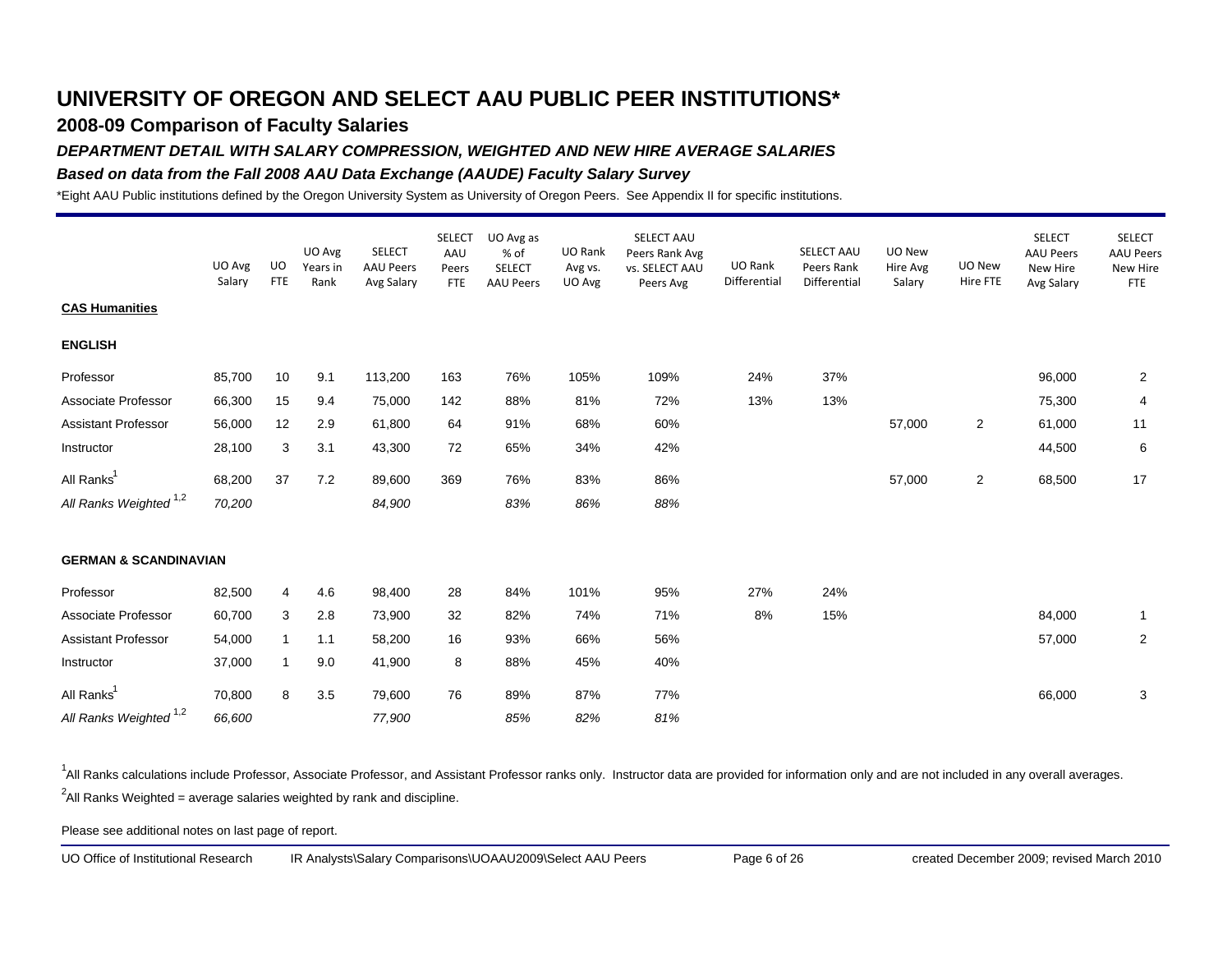### **2008-09 Comparison of Faculty Salaries**

### *DEPARTMENT DETAIL WITH SALARY COMPRESSION, WEIGHTED AND NEW HIRE AVERAGE SALARIES*

### *Based on data from the Fall 2008 AAU Data Exchange (AAUDE) Faculty Salary Survey*

\*Eight AAU Public institutions defined by the Oregon University System as University of Oregon Peers. See Appendix II for specific institutions.

|                                   | UO Avg<br>Salary | UO<br><b>FTE</b> | UO Avg<br>Years in<br>Rank | <b>SELECT</b><br><b>AAU Peers</b><br>Avg Salary | <b>SELECT</b><br>AAU<br>Peers<br><b>FTE</b> | UO Avg as<br>% of<br><b>SELECT</b><br><b>AAU Peers</b> | UO Rank<br>Avg vs.<br>UO Avg | SELECT AAU<br>Peers Rank Avg<br>vs. SELECT AAU<br>Peers Avg | UO Rank<br>Differential | SELECT AAU<br>Peers Rank<br>Differential | UO New<br>Hire Avg<br>Salary | UO New<br>Hire FTE | <b>SELECT</b><br><b>AAU Peers</b><br>New Hire<br>Avg Salary | <b>SELECT</b><br><b>AAU Peers</b><br>New Hire<br><b>FTE</b> |
|-----------------------------------|------------------|------------------|----------------------------|-------------------------------------------------|---------------------------------------------|--------------------------------------------------------|------------------------------|-------------------------------------------------------------|-------------------------|------------------------------------------|------------------------------|--------------------|-------------------------------------------------------------|-------------------------------------------------------------|
| <b>CAS Humanities</b>             |                  |                  |                            |                                                 |                                             |                                                        |                              |                                                             |                         |                                          |                              |                    |                                                             |                                                             |
| <b>JUDAIC STUDIES</b>             |                  |                  |                            |                                                 |                                             |                                                        |                              |                                                             |                         |                                          |                              |                    |                                                             |                                                             |
| Professor                         | 137,400          | $\overline{1}$   | 8.1                        | 108,900                                         | 4                                           | 126%                                                   | 168%                         | 105%                                                        |                         | 39%                                      |                              |                    |                                                             |                                                             |
| Associate Professor               |                  |                  |                            | 68,000                                          | $\overline{2}$                              |                                                        |                              | 66%                                                         |                         | 9%                                       |                              |                    |                                                             |                                                             |
| <b>Assistant Professor</b>        |                  |                  |                            | 58,800                                          | $\overline{c}$                              |                                                        |                              | 57%                                                         |                         |                                          |                              |                    |                                                             |                                                             |
| Instructor                        |                  |                  |                            |                                                 |                                             |                                                        |                              |                                                             |                         |                                          |                              |                    |                                                             |                                                             |
| All Ranks <sup>1</sup>            | 137,400          | $\mathbf{1}$     | 8.1                        | 86,200                                          | 8                                           | 159%                                                   | 168%                         | 83%                                                         |                         |                                          |                              |                    |                                                             |                                                             |
| All Ranks Weighted <sup>1,2</sup> | 137,400          |                  |                            | 80,200                                          |                                             | 171%                                                   | 169%                         | 83%                                                         |                         |                                          |                              |                    |                                                             |                                                             |
| <b>LINGUISTICS</b>                |                  |                  |                            |                                                 |                                             |                                                        |                              |                                                             |                         |                                          |                              |                    |                                                             |                                                             |
| Professor                         | 78,300           | 3                | 7.4                        | 103,500                                         | 25                                          | 76%                                                    | 96%                          | 100%                                                        | 7%                      | 26%                                      |                              |                    |                                                             |                                                             |
| Associate Professor               | 72,900           | 3                | 5.1                        | 76,500                                          | 23                                          | 95%                                                    | 89%                          | 74%                                                         | 21%                     | 9%                                       |                              |                    |                                                             |                                                             |
| Assistant Professor               | 55,400           | $\mathbf{1}$     | 6.1                        | 67,200                                          | 13                                          | 82%                                                    | 68%                          | 65%                                                         |                         |                                          |                              |                    | 68,300                                                      | $\mathbf{1}$                                                |
| Instructor                        |                  |                  |                            | 44,900                                          | $\mathbf{1}$                                |                                                        |                              | 43%                                                         |                         |                                          |                              |                    |                                                             |                                                             |
| All Ranks <sup>1</sup>            | 72,700           | $\overline{7}$   | 6.2                        | 85,600                                          | 61                                          | 85%                                                    | 89%                          | 83%                                                         |                         |                                          |                              |                    | 68,300                                                      | $\mathbf{1}$                                                |
| All Ranks Weighted <sup>1,2</sup> | 69,400           |                  |                            | 83,500                                          |                                             | 83%                                                    | 85%                          | 87%                                                         |                         |                                          |                              |                    |                                                             |                                                             |

<sup>1</sup>All Ranks calculations include Professor, Associate Professor, and Assistant Professor ranks only. Instructor data are provided for information only and are not included in any overall averages.  $^2$ All Ranks Weighted = average salaries weighted by rank and discipline.

Please see additional notes on last page of report.

UO Office of Institutional Research IR Analysts\Salary Comparisons\UOAAU2009\Select AAU Peers Page 7 of 26 created December 2009; revised March 2010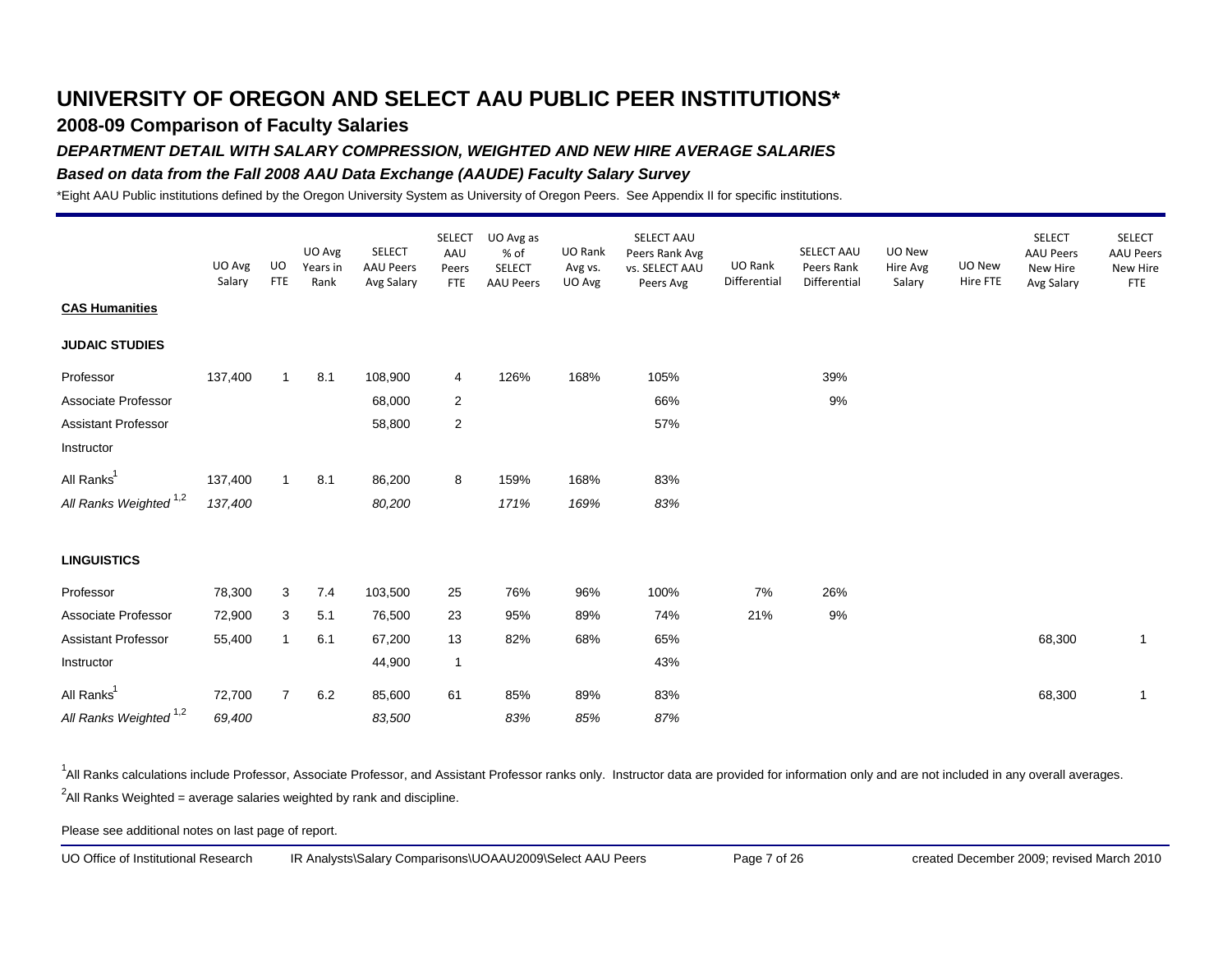### **2008-09 Comparison of Faculty Salaries**

#### *DEPARTMENT DETAIL WITH SALARY COMPRESSION, WEIGHTED AND NEW HIRE AVERAGE SALARIES*

#### *Based on data from the Fall 2008 AAU Data Exchange (AAUDE) Faculty Salary Survey*

\*Eight AAU Public institutions defined by the Oregon University System as University of Oregon Peers. See Appendix II for specific institutions.

|                                   | UO Avg<br>Salary | UO<br><b>FTE</b> | UO Avg<br>Years in<br>Rank | <b>SELECT</b><br><b>AAU Peers</b><br>Avg Salary | <b>SELECT</b><br>AAU<br>Peers<br><b>FTE</b> | UO Avg as<br>% of<br>SELECT<br><b>AAU Peers</b> | UO Rank<br>Avg vs.<br>UO Avg | SELECT AAU<br>Peers Rank Avg<br>vs. SELECT AAU<br>Peers Avg | UO Rank<br>Differential | SELECT AAU<br>Peers Rank<br>Differential | UO New<br>Hire Avg<br>Salary | UO New<br>Hire FTE | <b>SELECT</b><br><b>AAU Peers</b><br>New Hire<br>Avg Salary | <b>SELECT</b><br><b>AAU Peers</b><br>New Hire<br><b>FTE</b> |
|-----------------------------------|------------------|------------------|----------------------------|-------------------------------------------------|---------------------------------------------|-------------------------------------------------|------------------------------|-------------------------------------------------------------|-------------------------|------------------------------------------|------------------------------|--------------------|-------------------------------------------------------------|-------------------------------------------------------------|
| <b>CAS Humanities</b>             |                  |                  |                            |                                                 |                                             |                                                 |                              |                                                             |                         |                                          |                              |                    |                                                             |                                                             |
| <b>PHILOSOPHY</b>                 |                  |                  |                            |                                                 |                                             |                                                 |                              |                                                             |                         |                                          |                              |                    |                                                             |                                                             |
| Professor                         | 104,300          | 4                | 9.9                        | 122,500                                         | 60                                          | 85%                                             | 128%                         | 118%                                                        | 53%                     | 44%                                      |                              |                    | 122,200                                                     | 4                                                           |
| Associate Professor               | 60,800           | $\mathbf{1}$     | 3.1                        | 76,800                                          | 35                                          | 79%                                             | 74%                          | 74%                                                         | 8%                      | 11%                                      |                              |                    | 77,900                                                      | $\mathbf{1}$                                                |
| <b>Assistant Professor</b>        | 54,500           | 3                | 4.1                        | 65,200                                          | 23                                          | 84%                                             | 67%                          | 63%                                                         |                         |                                          |                              |                    | 65,300                                                      | $\overline{7}$                                              |
| Instructor                        |                  |                  |                            | 24,500                                          | 9                                           |                                                 |                              | 24%                                                         |                         |                                          |                              |                    | 34,400                                                      | 3                                                           |
| All Ranks <sup>1</sup>            | 80,200           | 8                | 6.9                        | 97,800                                          | 118                                         | 82%                                             | 98%                          | 94%                                                         |                         |                                          |                              |                    | 85,300                                                      | 12                                                          |
| All Ranks Weighted <sup>1,2</sup> | 74,800           |                  |                            | 90,000                                          |                                             | 83%                                             | 92%                          | 93%                                                         |                         |                                          |                              |                    |                                                             |                                                             |
| <b>RELIGIOUS STUDIES</b>          |                  |                  |                            |                                                 |                                             |                                                 |                              |                                                             |                         |                                          |                              |                    |                                                             |                                                             |
| Professor                         |                  |                  |                            | 111,900                                         | 29                                          |                                                 |                              | 108%                                                        |                         | 40%                                      |                              |                    |                                                             |                                                             |
| Associate Professor               | 70,200           | 3                | 3.4                        | 70,500                                          | 23                                          | 100%                                            | 86%                          | 68%                                                         | 14%                     | 10%                                      |                              |                    |                                                             |                                                             |
| <b>Assistant Professor</b>        | 58,600           | 2                | 2.6                        | 60,200                                          | 21                                          | 97%                                             | 72%                          | 58%                                                         |                         |                                          | 60,000                       | 1                  | 63,300                                                      | $\overline{2}$                                              |
| Instructor                        |                  |                  |                            | 39,400                                          | $\overline{2}$                              |                                                 |                              | 38%                                                         |                         |                                          |                              |                    | 49,500                                                      | $\mathbf{1}$                                                |
| All Ranks <sup>1</sup>            | 65,600           | 5                | 3.1                        | 84,000                                          | 73                                          | 78%                                             | 80%                          | 81%                                                         |                         |                                          | 60,000                       | $\mathbf{1}$       | 63,300                                                      | $\boldsymbol{2}$                                            |
| All Ranks Weighted <sup>1,2</sup> | 64,400           |                  |                            | 82,500                                          |                                             | 78%                                             | 79%                          | 85%                                                         |                         |                                          |                              |                    |                                                             |                                                             |

<sup>1</sup>All Ranks calculations include Professor, Associate Professor, and Assistant Professor ranks only. Instructor data are provided for information only and are not included in any overall averages.  $^2$ All Ranks Weighted = average salaries weighted by rank and discipline.

Please see additional notes on last page of report.

UO Office of Institutional Research IR Analysts\Salary Comparisons\UOAAU2009\Select AAU Peers Page 8 of 26 created December 2009; revised March 2010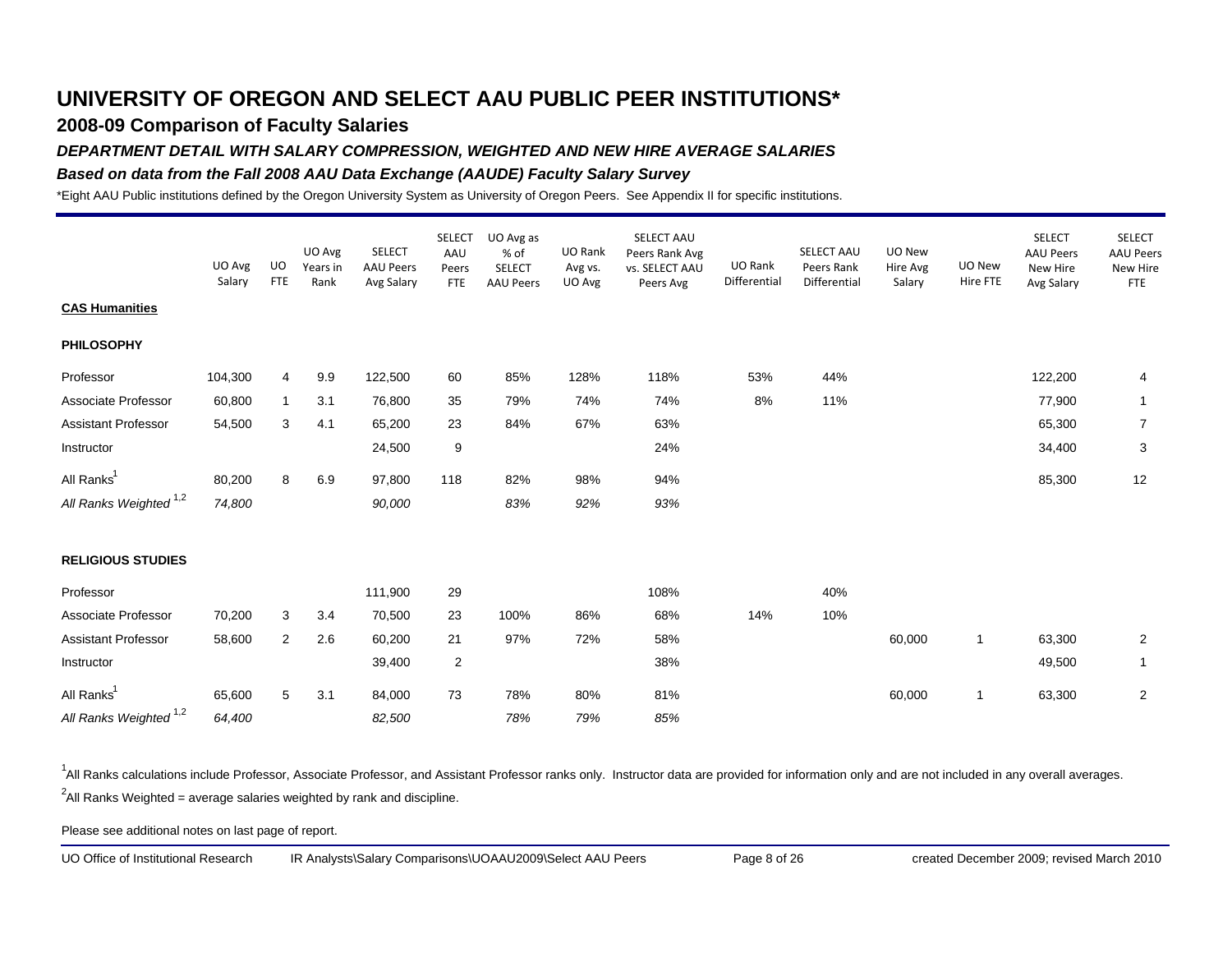### **2008-09 Comparison of Faculty Salaries**

### *DEPARTMENT DETAIL WITH SALARY COMPRESSION, WEIGHTED AND NEW HIRE AVERAGE SALARIES*

### *Based on data from the Fall 2008 AAU Data Exchange (AAUDE) Faculty Salary Survey*

\*Eight AAU Public institutions defined by the Oregon University System as University of Oregon Peers. See Appendix II for specific institutions.

|                                               | UO Avg<br>Salary | UO<br><b>FTE</b> | UO Avg<br>Years in<br>Rank | <b>SELECT</b><br><b>AAU Peers</b><br>Avg Salary | <b>SELECT</b><br>AAU<br>Peers<br><b>FTE</b> | UO Avg as<br>% of<br><b>SELECT</b><br><b>AAU Peers</b> | UO Rank<br>Avg vs.<br>UO Avg | SELECT AAU<br>Peers Rank Avg<br>vs. SELECT AAU<br>Peers Avg | UO Rank<br>Differential | SELECT AAU<br>Peers Rank<br>Differential | UO New<br>Hire Avg<br>Salary | UO New<br>Hire FTE | <b>SELECT</b><br><b>AAU Peers</b><br>New Hire<br>Avg Salary | <b>SELECT</b><br><b>AAU Peers</b><br>New Hire<br><b>FTE</b> |
|-----------------------------------------------|------------------|------------------|----------------------------|-------------------------------------------------|---------------------------------------------|--------------------------------------------------------|------------------------------|-------------------------------------------------------------|-------------------------|------------------------------------------|------------------------------|--------------------|-------------------------------------------------------------|-------------------------------------------------------------|
| <b>CAS Humanities</b>                         |                  |                  |                            |                                                 |                                             |                                                        |                              |                                                             |                         |                                          |                              |                    |                                                             |                                                             |
| <b>ROMANCE LANGUAGES</b>                      |                  |                  |                            |                                                 |                                             |                                                        |                              |                                                             |                         |                                          |                              |                    |                                                             |                                                             |
| Professor                                     | 84,900           | 6                | 6.8                        | 105,800                                         | 71                                          | 80%                                                    | 104%                         | 102%                                                        | 27%                     | 33%                                      |                              |                    |                                                             |                                                             |
| Associate Professor                           | 63,200           | 9                | 4.8                        | 71,200                                          | 76                                          | 89%                                                    | 77%                          | 69%                                                         | 11%                     | 12%                                      |                              |                    |                                                             |                                                             |
| <b>Assistant Professor</b>                    | 54,200           | 4                | 3.9                        | 58,300                                          | 60                                          | 93%                                                    | 66%                          | 56%                                                         |                         |                                          | 53,000                       | $\mathbf{1}$       | 59,600                                                      | 5                                                           |
| Instructor                                    | 33,500           | 20               | 7.3                        | 40,500                                          | 21                                          | 83%                                                    | 41%                          | 39%                                                         |                         |                                          |                              |                    | 50,000                                                      | $\mathbf{1}$                                                |
| All Ranks <sup>1</sup>                        | 68,100           | 19               | 5.2                        | 79,300                                          | 207                                         | 86%                                                    | 83%                          | 76%                                                         |                         |                                          | 53,000                       | $\mathbf{1}$       | 59,600                                                      | 5                                                           |
| All Ranks Weighted <sup>1,2</sup>             | 68,300           |                  |                            | 79,900                                          |                                             | 85%                                                    | 84%                          | 83%                                                         |                         |                                          |                              |                    |                                                             |                                                             |
| <b>RUSSIAN &amp; EASTERN EUROPEAN STUDIES</b> |                  |                  |                            |                                                 |                                             |                                                        |                              |                                                             |                         |                                          |                              |                    |                                                             |                                                             |
| Professor                                     |                  |                  |                            | 92,400                                          | 12                                          |                                                        |                              | 89%                                                         |                         | 25%                                      |                              |                    | 98,000                                                      | $\mathbf{1}$                                                |
| Associate Professor                           |                  |                  |                            | 66,500                                          | $\overline{7}$                              |                                                        |                              | 64%                                                         |                         | 6%                                       |                              |                    |                                                             |                                                             |
| <b>Assistant Professor</b>                    |                  |                  |                            | 59,900                                          | 12                                          |                                                        |                              | 58%                                                         |                         |                                          |                              |                    |                                                             |                                                             |
| Instructor                                    | 37,000           | $\overline{1}$   | 5.1                        |                                                 |                                             |                                                        | 45%                          |                                                             |                         |                                          |                              |                    |                                                             |                                                             |
| All Ranks <sup>1</sup>                        |                  |                  |                            | 74,000                                          | 31                                          |                                                        |                              | 71%                                                         |                         |                                          |                              |                    | 98,000                                                      | $\mathbf{1}$                                                |
| All Ranks Weighted <sup>1,2</sup>             |                  |                  |                            | 74,000                                          |                                             |                                                        |                              | 77%                                                         |                         |                                          |                              |                    |                                                             |                                                             |

<sup>1</sup>All Ranks calculations include Professor, Associate Professor, and Assistant Professor ranks only. Instructor data are provided for information only and are not included in any overall averages.  $^2$ All Ranks Weighted = average salaries weighted by rank and discipline.

Please see additional notes on last page of report.

UO Office of Institutional Research IR Analysts\Salary Comparisons\UOAAU2009\Select AAU Peers Page 9 of 26 created December 2009; revised March 2010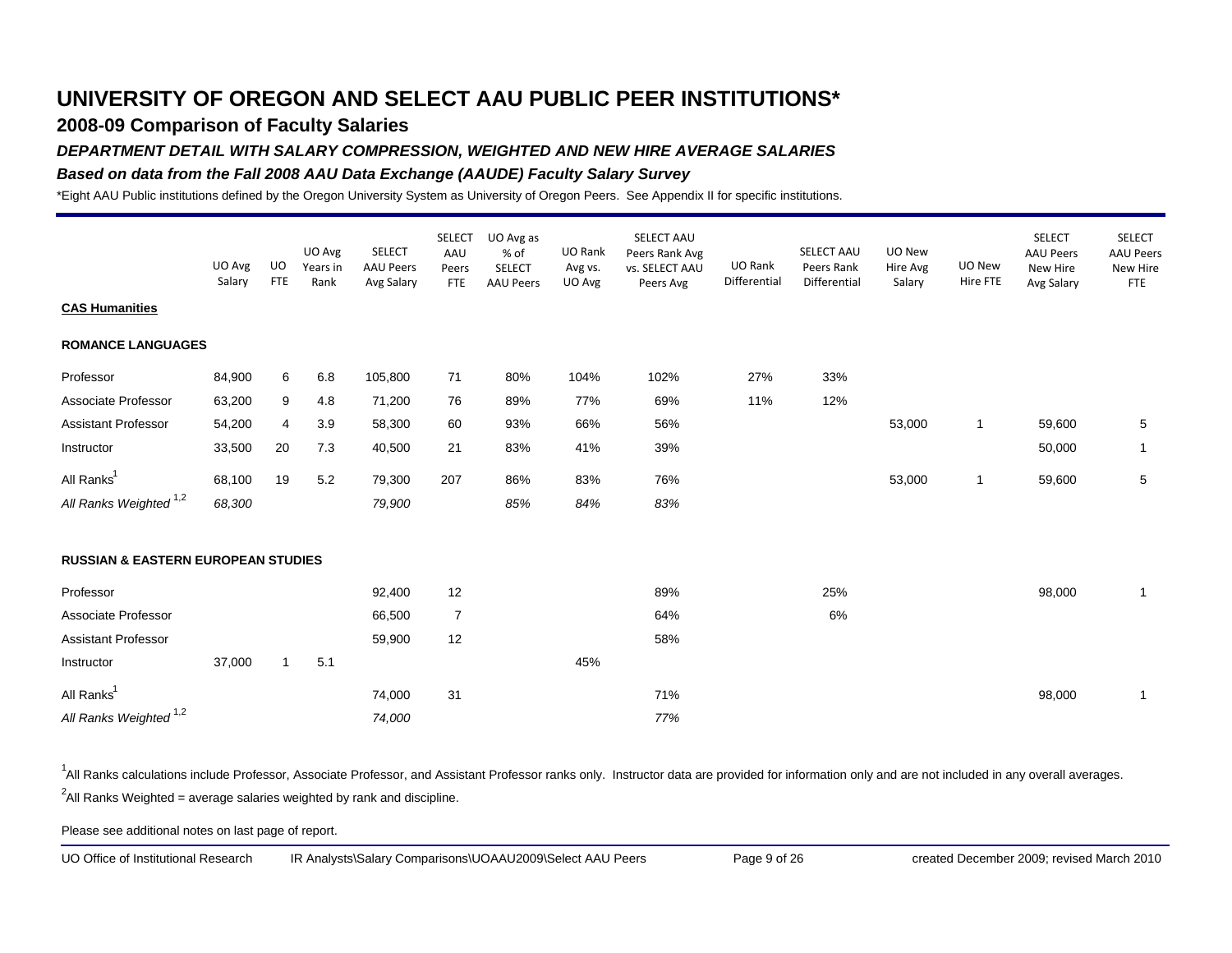## **2008-09 Comparison of Faculty Salaries**

### *DEPARTMENT DETAIL WITH SALARY COMPRESSION, WEIGHTED AND NEW HIRE AVERAGE SALARIES*

### *Based on data from the Fall 2008 AAU Data Exchange (AAUDE) Faculty Salary Survey*

\*Eight AAU Public institutions defined by the Oregon University System as University of Oregon Peers. See Appendix II for specific institutions.

|                            | UO Avg<br>Salary | UO<br><b>FTE</b> | UO Avg<br>Years in<br>Rank | <b>SELECT</b><br><b>AAU Peers</b><br>Avg Salary | <b>SELECT</b><br>AAU<br>Peers<br>FTE | UO Avg as<br>% of<br><b>SELECT</b><br>AAU Peers | UO Rank<br>Avg vs.<br>UO Avg | SELECT AAU<br>Peers Rank Avg<br>vs. SELECT AAU<br>Peers Avg | UO Rank<br>Differential | <b>SELECT AAU</b><br>Peers Rank<br>Differential | UO New<br>Hire Avg<br>Salary | UO New<br>Hire FTE | <b>SELECT</b><br><b>AAU Peers</b><br>New Hire<br>Avg Salary | <b>SELECT</b><br><b>AAU Peers</b><br>New Hire<br><b>FTE</b> |
|----------------------------|------------------|------------------|----------------------------|-------------------------------------------------|--------------------------------------|-------------------------------------------------|------------------------------|-------------------------------------------------------------|-------------------------|-------------------------------------------------|------------------------------|--------------------|-------------------------------------------------------------|-------------------------------------------------------------|
| <b>CAS Humanities</b>      |                  |                  |                            |                                                 |                                      |                                                 |                              |                                                             |                         |                                                 |                              |                    |                                                             |                                                             |
| <b>THEATRE ARTS</b>        |                  |                  |                            |                                                 |                                      |                                                 |                              |                                                             |                         |                                                 |                              |                    |                                                             |                                                             |
| Professor                  | 72,800           |                  | 14.1                       | 97,900                                          | 28                                   | 74%                                             | 89%                          | 94%                                                         | 14%                     | 29%                                             |                              |                    |                                                             |                                                             |
| Associate Professor        | 61,600           | 2                | 2.6                        | 68,300                                          | 37                                   | 90%                                             | 75%                          | 66%                                                         | 11%                     | 12%                                             |                              |                    | 62,700                                                      |                                                             |
| <b>Assistant Professor</b> | 52,900           | 3                | 1.4                        | 55,700                                          | 27                                   | 95%                                             | 65%                          | 54%                                                         |                         |                                                 |                              |                    | 57,000                                                      | 8                                                           |
| Instructor                 | 53,200           |                  | 15.1                       | 47,200                                          | 8                                    | 113%                                            | 65%                          | 46%                                                         |                         |                                                 |                              |                    |                                                             |                                                             |
| All Ranks'                 | 59,100           | 6                | 3.9                        | 73,600                                          | 92                                   | 80%                                             | 72%                          | 71%                                                         |                         |                                                 |                              |                    | 57,600                                                      | 9                                                           |
| All Ranks Weighted 1,2     | 63,000           |                  |                            | 75,200                                          |                                      | 84%                                             | 77%                          | 78%                                                         |                         |                                                 |                              |                    |                                                             |                                                             |

<sup>1</sup>All Ranks calculations include Professor, Associate Professor, and Assistant Professor ranks only. Instructor data are provided for information only and are not included in any overall averages.

 $^2$ All Ranks Weighted = average salaries weighted by rank and discipline.

Please see additional notes on last page of report.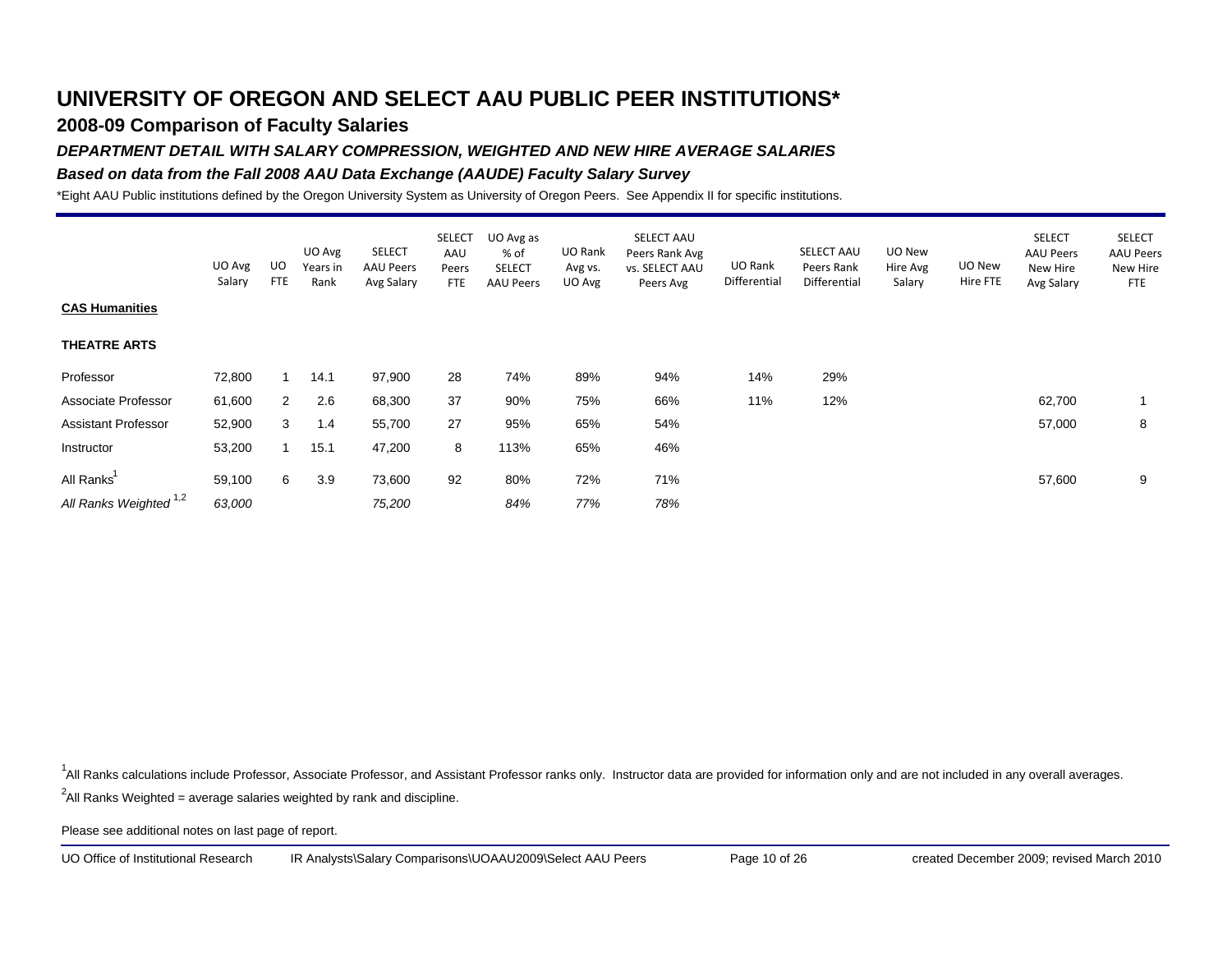### **2008-09 Comparison of Faculty Salaries**

### *DEPARTMENT DETAIL WITH SALARY COMPRESSION, WEIGHTED AND NEW HIRE AVERAGE SALARIES*

### *Based on data from the Fall 2008 AAU Data Exchange (AAUDE) Faculty Salary Survey*

\*Eight AAU Public institutions defined by the Oregon University System as University of Oregon Peers. See Appendix II for specific institutions.

|                                   | UO Avg<br>Salary | UO<br><b>FTE</b> | UO Avg<br>Years in<br>Rank | <b>SELECT</b><br><b>AAU Peers</b><br>Avg Salary | <b>SELECT</b><br>AAU<br>Peers<br>FTE | UO Avg as<br>% of<br>SELECT<br><b>AAU Peers</b> | UO Rank<br>Avg vs.<br>UO Avg | SELECT AAU<br>Peers Rank Avg<br>vs. SELECT AAU<br>Peers Avg | UO Rank<br>Differential | SELECT AAU<br>Peers Rank<br>Differential | UO New<br>Hire Avg<br>Salary | UO New<br>Hire FTE | <b>SELECT</b><br><b>AAU Peers</b><br>New Hire<br>Avg Salary | <b>SELECT</b><br><b>AAU Peers</b><br>New Hire<br><b>FTE</b> |
|-----------------------------------|------------------|------------------|----------------------------|-------------------------------------------------|--------------------------------------|-------------------------------------------------|------------------------------|-------------------------------------------------------------|-------------------------|------------------------------------------|------------------------------|--------------------|-------------------------------------------------------------|-------------------------------------------------------------|
| <b>CAS Natural Sciences</b>       |                  |                  |                            |                                                 |                                      |                                                 |                              |                                                             |                         |                                          |                              |                    |                                                             |                                                             |
| <b>BIOLOGY</b>                    |                  |                  |                            |                                                 |                                      |                                                 |                              |                                                             |                         |                                          |                              |                    |                                                             |                                                             |
| Professor                         | 91,900           | 20               | 9.2                        | 116,900                                         | 97                                   | 79%                                             | 112%                         | 113%                                                        | 17%                     | 33%                                      |                              |                    | 152,800                                                     | $\overline{2}$                                              |
| Associate Professor               | 77,600           | 4                | 0.9                        | 82,200                                          | 56                                   | 94%                                             | 95%                          | 79%                                                         | 15%                     | 10%                                      |                              |                    | 95,000                                                      | $\mathbf{1}$                                                |
| <b>Assistant Professor</b>        | 65,600           | 6                | 2.4                        | 71,400                                          | 49                                   | 92%                                             | 80%                          | 69%                                                         |                         |                                          | 64,000                       | $\boldsymbol{2}$   | 72,700                                                      | 6                                                           |
| Instructor                        | 57,000           | 6                | 8.8                        |                                                 |                                      |                                                 | 70%                          |                                                             |                         |                                          |                              |                    |                                                             |                                                             |
| All Ranks <sup>1</sup>            | 84,700           | 30               | 6.7                        | 96,300                                          | 202                                  | 88%                                             | 104%                         | 93%                                                         |                         |                                          | 64,000                       | 2                  | 93,000                                                      | 9                                                           |
| All Ranks Weighted <sup>1,2</sup> | 79,100           |                  |                            | 91,600                                          |                                      | 86%                                             | 97%                          | 95%                                                         |                         |                                          |                              |                    |                                                             |                                                             |
| <b>CHEMISTRY</b>                  |                  |                  |                            |                                                 |                                      |                                                 |                              |                                                             |                         |                                          |                              |                    |                                                             |                                                             |
| Professor                         | 104,000          | 12               | 12.2                       | 137,100                                         | 147                                  | 76%                                             | 127%                         | 132%                                                        | 38%                     | 41%                                      |                              |                    | 175,100                                                     | $\mathbf{1}$                                                |
| Associate Professor               | 72,800           | 6                | 4.6                        | 94,100                                          | 45                                   | 77%                                             | 89%                          | 91%                                                         | 9%                      | 18%                                      |                              |                    |                                                             |                                                             |
| Assistant Professor               | 65,300           | 3                | 2.4                        | 75,900                                          | 56                                   | 86%                                             | 80%                          | 73%                                                         |                         |                                          | 65,000                       | $\mathbf{1}$       | 75,800                                                      | 12                                                          |
| Instructor                        | 61,000           | 3                | 6.2                        | 46,700                                          | 6                                    | 131%                                            | 75%                          | 45%                                                         |                         |                                          |                              |                    | 44,000                                                      | $\overline{2}$                                              |
| All Ranks <sup>1</sup>            | 89,600           | 21               | 8.6                        | 115,500                                         | 248                                  | 78%                                             | 110%                         | 111%                                                        |                         |                                          | 65,000                       | $\mathbf{1}$       | 83,500                                                      | 13                                                          |
| All Ranks Weighted <sup>1,2</sup> | 82,000           |                  |                            | 104,200                                         |                                      | 79%                                             | 101%                         | 108%                                                        |                         |                                          |                              |                    |                                                             |                                                             |

<sup>1</sup>All Ranks calculations include Professor, Associate Professor, and Assistant Professor ranks only. Instructor data are provided for information only and are not included in any overall averages.  $^2$ All Ranks Weighted = average salaries weighted by rank and discipline.

Please see additional notes on last page of report.

UO Office of Institutional Research IR Analysts\Salary Comparisons\UOAAU2009\Select AAU Peers Page 11 of 26 created December 2009; revised March 2010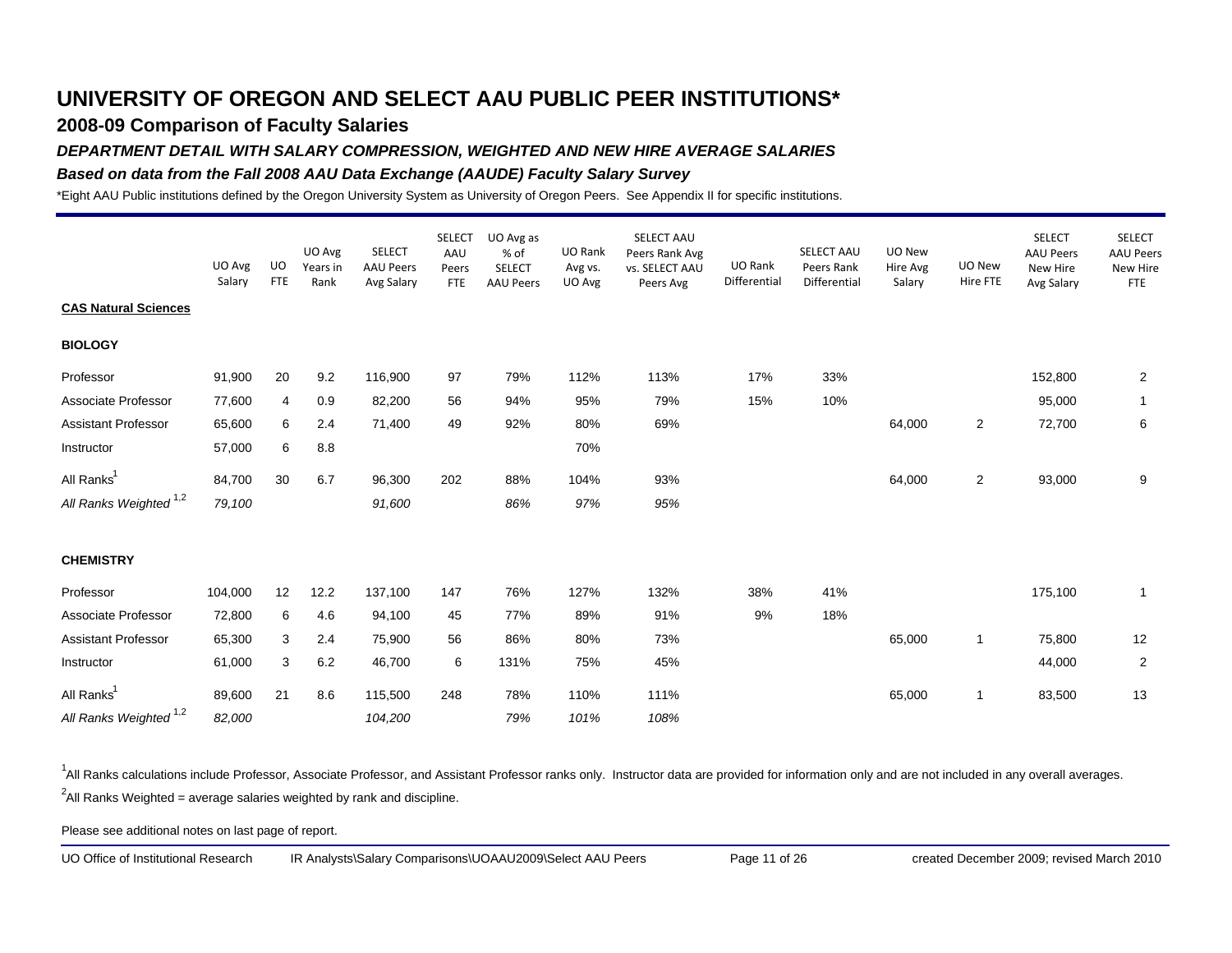### **2008-09 Comparison of Faculty Salaries**

### *DEPARTMENT DETAIL WITH SALARY COMPRESSION, WEIGHTED AND NEW HIRE AVERAGE SALARIES*

### *Based on data from the Fall 2008 AAU Data Exchange (AAUDE) Faculty Salary Survey*

\*Eight AAU Public institutions defined by the Oregon University System as University of Oregon Peers. See Appendix II for specific institutions.

|                                           | UO Avg<br>Salary | UO<br><b>FTE</b> | UO Avg<br>Years in<br>Rank | <b>SELECT</b><br><b>AAU Peers</b><br>Avg Salary | <b>SELECT</b><br>AAU<br>Peers<br>FTE | UO Avg as<br>% of<br><b>SELECT</b><br><b>AAU Peers</b> | UO Rank<br>Avg vs.<br>UO Avg | SELECT AAU<br>Peers Rank Avg<br>vs. SELECT AAU<br>Peers Avg | UO Rank<br>Differential | SELECT AAU<br>Peers Rank<br>Differential | UO New<br>Hire Avg<br>Salary | UO New<br>Hire FTE | <b>SELECT</b><br><b>AAU Peers</b><br>New Hire<br>Avg Salary | <b>SELECT</b><br><b>AAU Peers</b><br>New Hire<br><b>FTE</b> |
|-------------------------------------------|------------------|------------------|----------------------------|-------------------------------------------------|--------------------------------------|--------------------------------------------------------|------------------------------|-------------------------------------------------------------|-------------------------|------------------------------------------|------------------------------|--------------------|-------------------------------------------------------------|-------------------------------------------------------------|
| <b>CAS Natural Sciences</b>               |                  |                  |                            |                                                 |                                      |                                                        |                              |                                                             |                         |                                          |                              |                    |                                                             |                                                             |
| <b>COMPUTER &amp; INFORMATION SCIENCE</b> |                  |                  |                            |                                                 |                                      |                                                        |                              |                                                             |                         |                                          |                              |                    |                                                             |                                                             |
| Professor                                 | 110,100          | 8                | 11.6                       | 130,700                                         | 65                                   | 84%                                                    | 135%                         | 126%                                                        | 16%                     | 27%                                      |                              |                    |                                                             |                                                             |
| Associate Professor                       | 97,300           | 6                | 7.9                        | 102,300                                         | 39                                   | 95%                                                    | 119%                         | 99%                                                         | 5%                      | 16%                                      |                              |                    | 108,500                                                     | $\overline{2}$                                              |
| <b>Assistant Professor</b>                | 93,000           | $\mathbf{1}$     | 4.1                        | 86,100                                          | 22                                   | 108%                                                   | 114%                         | 83%                                                         |                         |                                          |                              |                    | 90,900                                                      | $\overline{2}$                                              |
| Instructor                                | 52,900           | $\overline{2}$   | 8.5                        | 120,500                                         | $\mathbf{1}$                         | 44%                                                    | 65%                          | 116%                                                        |                         |                                          |                              |                    |                                                             |                                                             |
| All Ranks <sup>1</sup>                    | 103,800          | 15               | 9.6                        | 114,100                                         | 126                                  | 91%                                                    | 127%                         | 110%                                                        |                         |                                          |                              |                    | 99,700                                                      | 4                                                           |
| All Ranks Weighted <sup>1,2</sup>         | 100,600          |                  |                            | 107,600                                         |                                      | 93%                                                    | 124%                         | 112%                                                        |                         |                                          |                              |                    |                                                             |                                                             |
| <b>GEOLOGICAL SCIENCES</b>                |                  |                  |                            |                                                 |                                      |                                                        |                              |                                                             |                         |                                          |                              |                    |                                                             |                                                             |
| Professor                                 | 88,300           | 8                | 10.1                       | 113,600                                         | 79                                   | 78%                                                    | 108%                         | 110%                                                        | 19%                     | 35%                                      |                              |                    | 87,300                                                      | $\overline{2}$                                              |
| Associate Professor                       | 72,600           | 2                | 2.6                        | 77,700                                          | 29                                   | 93%                                                    | 89%                          | 75%                                                         | 15%                     | 8%                                       |                              |                    |                                                             |                                                             |
| <b>Assistant Professor</b>                | 60,600           | 5                | 3.7                        | 69,500                                          | 31                                   | 87%                                                    | 74%                          | 67%                                                         |                         |                                          |                              |                    | 70,500                                                      | $\overline{7}$                                              |
| Instructor                                | 39,300           | $\mathbf{1}$     | 4.1                        | 42,200                                          | $\mathbf{1}$                         | 93%                                                    | 48%                          | 41%                                                         |                         |                                          |                              |                    |                                                             |                                                             |
| All Ranks <sup>1</sup>                    | 77,000           | 15               | 7.0                        | 96,300                                          | 139                                  | 80%                                                    | 94%                          | 93%                                                         |                         |                                          |                              |                    | 74,200                                                      | 9                                                           |
| All Ranks Weighted <sup>1,2</sup>         | 74,600           |                  |                            | 88,300                                          |                                      | 84%                                                    | 92%                          | 92%                                                         |                         |                                          |                              |                    |                                                             |                                                             |

<sup>1</sup>All Ranks calculations include Professor, Associate Professor, and Assistant Professor ranks only. Instructor data are provided for information only and are not included in any overall averages.  $^2$ All Ranks Weighted = average salaries weighted by rank and discipline.

Please see additional notes on last page of report.

UO Office of Institutional Research IR Analysts\Salary Comparisons\UOAAU2009\Select AAU Peers Page 12 of 26 created December 2009; revised March 2010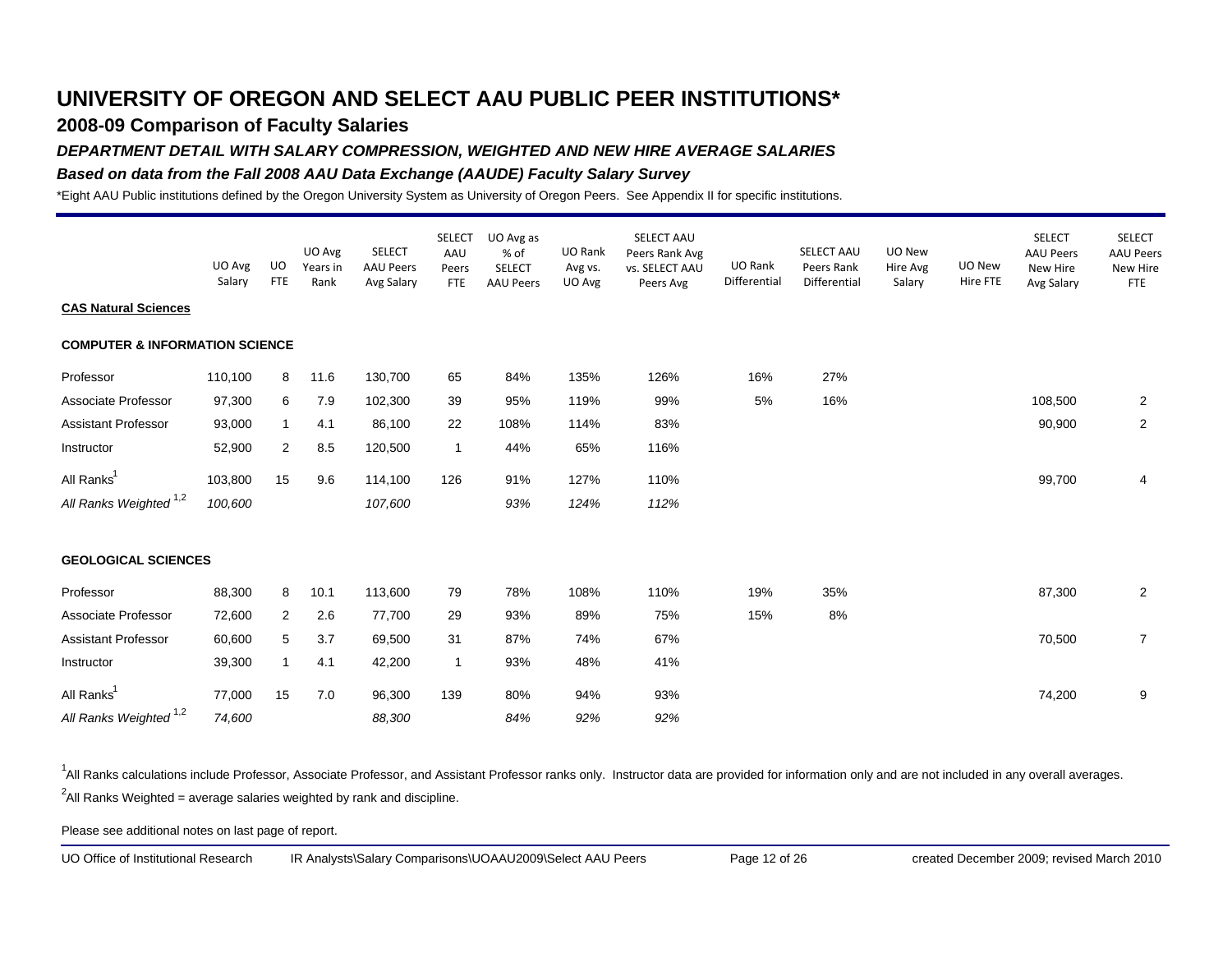### **2008-09 Comparison of Faculty Salaries**

### *DEPARTMENT DETAIL WITH SALARY COMPRESSION, WEIGHTED AND NEW HIRE AVERAGE SALARIES*

### *Based on data from the Fall 2008 AAU Data Exchange (AAUDE) Faculty Salary Survey*

\*Eight AAU Public institutions defined by the Oregon University System as University of Oregon Peers. See Appendix II for specific institutions.

|                                   | UO Avg<br>Salary | <b>UO</b><br><b>FTE</b> | UO Avg<br>Years in<br>Rank | <b>SELECT</b><br><b>AAU Peers</b><br>Avg Salary | <b>SELECT</b><br>AAU<br>Peers<br><b>FTE</b> | UO Avg as<br>% of<br><b>SELECT</b><br><b>AAU Peers</b> | UO Rank<br>Avg vs.<br>UO Avg | SELECT AAU<br>Peers Rank Avg<br>vs. SELECT AAU<br>Peers Avg | UO Rank<br>Differential | SELECT AAU<br>Peers Rank<br>Differential | UO New<br>Hire Avg<br>Salary | UO New<br>Hire FTE | <b>SELECT</b><br><b>AAU Peers</b><br>New Hire<br>Avg Salary | <b>SELECT</b><br><b>AAU Peers</b><br>New Hire<br><b>FTE</b> |
|-----------------------------------|------------------|-------------------------|----------------------------|-------------------------------------------------|---------------------------------------------|--------------------------------------------------------|------------------------------|-------------------------------------------------------------|-------------------------|------------------------------------------|------------------------------|--------------------|-------------------------------------------------------------|-------------------------------------------------------------|
| <b>CAS Natural Sciences</b>       |                  |                         |                            |                                                 |                                             |                                                        |                              |                                                             |                         |                                          |                              |                    |                                                             |                                                             |
| <b>HUMAN PHYSIOLOGY</b>           |                  |                         |                            |                                                 |                                             |                                                        |                              |                                                             |                         |                                          |                              |                    |                                                             |                                                             |
| Professor                         | 100,500          | 2                       | 16.1                       | 112,300                                         | 17                                          | 89%                                                    | 123%                         | 108%                                                        | 36%                     | 25%                                      |                              |                    | 156,400                                                     | $\mathbf{1}$                                                |
| Associate Professor               | 71,100           | 5                       | 2.5                        | 86,300                                          | 17                                          | 82%                                                    | 87%                          | 83%                                                         | 15%                     | 12%                                      |                              |                    |                                                             |                                                             |
| <b>Assistant Professor</b>        | 59,000           | $\mathbf{1}$            | 1.1                        | 73,800                                          | 14                                          | 80%                                                    | 72%                          | 71%                                                         |                         |                                          |                              |                    | 72,500                                                      | $\overline{2}$                                              |
| Instructor                        | 49,900           | 2                       | 13.6                       | 43,200                                          | 9                                           | 116%                                                   | 61%                          | 42%                                                         |                         |                                          |                              |                    | 43,400                                                      | $\mathbf{1}$                                                |
| All Ranks <sup>1</sup>            | 76,900           | 8                       | 5.7                        | 91,900                                          | 48                                          | 84%                                                    | 94%                          | 89%                                                         |                         |                                          |                              |                    | 100,500                                                     | 3                                                           |
| All Ranks Weighted <sup>1,2</sup> | 78,100           |                         |                            | 91,900                                          |                                             | 85%                                                    | 96%                          | 95%                                                         |                         |                                          |                              |                    |                                                             |                                                             |
| <b>MATHEMATICS</b>                |                  |                         |                            |                                                 |                                             |                                                        |                              |                                                             |                         |                                          |                              |                    |                                                             |                                                             |
| Professor                         | 86,500           | 12                      | 11.3                       | 117,200                                         | 228                                         | 74%                                                    | 106%                         | 113%                                                        | 18%                     | 32%                                      |                              |                    | 115,300                                                     | $\overline{2}$                                              |
| Associate Professor               | 72,000           | 10                      | 3.2                        | 83,600                                          | 72                                          | 86%                                                    | 88%                          | 81%                                                         | 11%                     | 17%                                      |                              |                    | 85,000                                                      | $\overline{1}$                                              |
| <b>Assistant Professor</b>        | 62,600           | $\overline{2}$          | 2.1                        | 65,600                                          | 105                                         | 95%                                                    | 77%                          | 63%                                                         |                         |                                          |                              |                    | 56,900                                                      | 22                                                          |
| Instructor                        | 48,300           |                         | 3.1                        | 48,500                                          | 9                                           | 100%                                                   | 59%                          | 47%                                                         |                         |                                          |                              |                    | 46,500                                                      | $\mathbf{1}$                                                |
| All Ranks <sup>1</sup>            | 78,400           | 24                      | 7.2                        | 97,900                                          | 405                                         | 80%                                                    | 96%                          | 94%                                                         |                         |                                          |                              |                    | 62,700                                                      | 25                                                          |
| All Ranks Weighted <sup>1,2</sup> | 74,400           |                         |                            | 90,300                                          |                                             | 82%                                                    | 92%                          | 94%                                                         |                         |                                          |                              |                    |                                                             |                                                             |

<sup>1</sup>All Ranks calculations include Professor, Associate Professor, and Assistant Professor ranks only. Instructor data are provided for information only and are not included in any overall averages.  $^2$ All Ranks Weighted = average salaries weighted by rank and discipline.

Please see additional notes on last page of report.

UO Office of Institutional Research IR Analysts\Salary Comparisons\UOAAU2009\Select AAU Peers Page 13 of 26 created December 2009; revised March 2010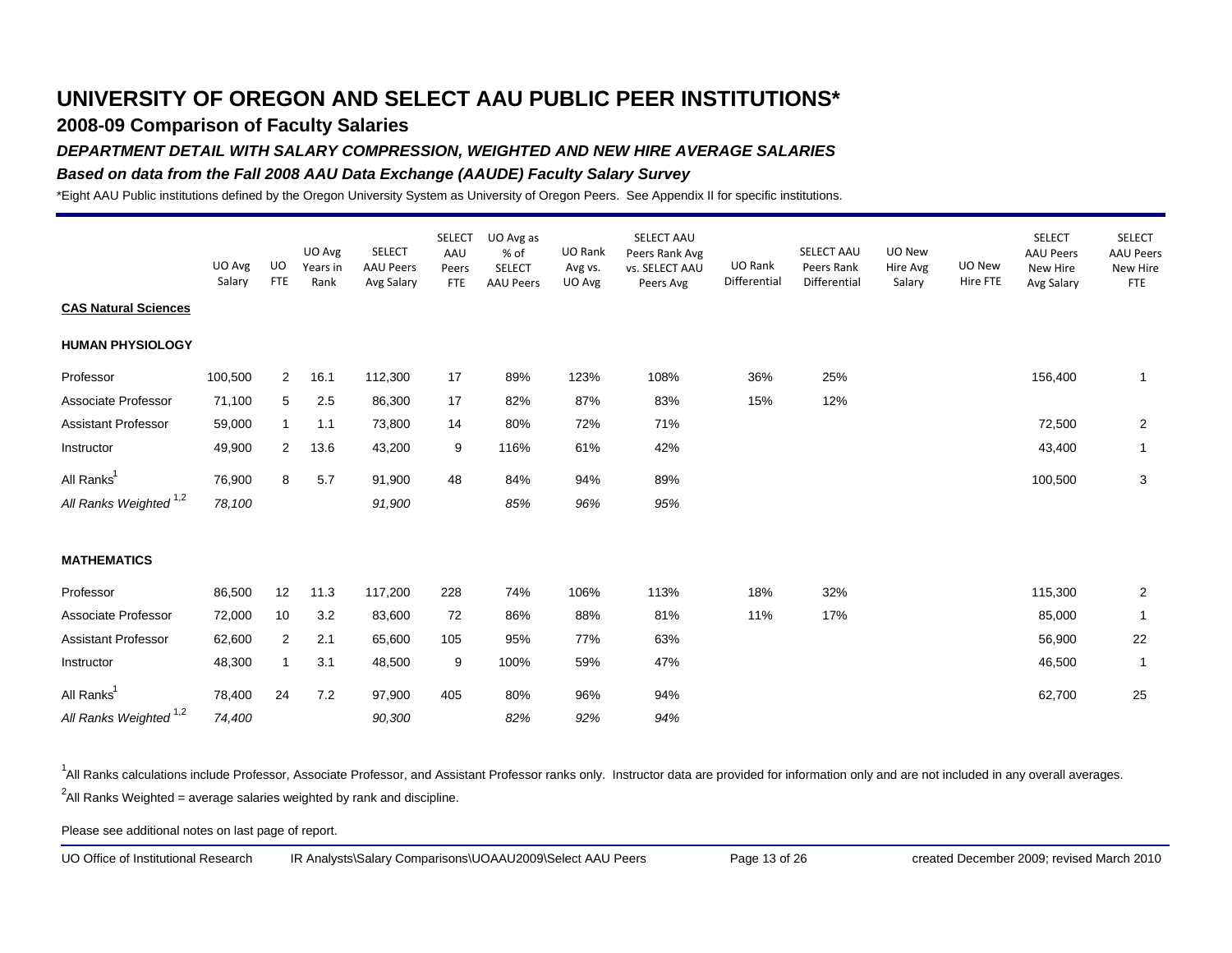### **2008-09 Comparison of Faculty Salaries**

### *DEPARTMENT DETAIL WITH SALARY COMPRESSION, WEIGHTED AND NEW HIRE AVERAGE SALARIES*

### *Based on data from the Fall 2008 AAU Data Exchange (AAUDE) Faculty Salary Survey*

\*Eight AAU Public institutions defined by the Oregon University System as University of Oregon Peers. See Appendix II for specific institutions.

|                                   | UO Avg<br>Salary | UO<br><b>FTE</b> | UO Avg<br>Years in<br>Rank | <b>SELECT</b><br><b>AAU Peers</b><br>Avg Salary | <b>SELECT</b><br>AAU<br>Peers<br>FTE | UO Avg as<br>% of<br>SELECT<br><b>AAU Peers</b> | UO Rank<br>Avg vs.<br>UO Avg | SELECT AAU<br>Peers Rank Avg<br>vs. SELECT AAU<br>Peers Avg | UO Rank<br>Differential | SELECT AAU<br>Peers Rank<br>Differential | UO New<br>Hire Avg<br>Salary | UO New<br>Hire FTE | <b>SELECT</b><br><b>AAU Peers</b><br>New Hire<br>Avg Salary | <b>SELECT</b><br><b>AAU Peers</b><br>New Hire<br><b>FTE</b> |
|-----------------------------------|------------------|------------------|----------------------------|-------------------------------------------------|--------------------------------------|-------------------------------------------------|------------------------------|-------------------------------------------------------------|-------------------------|------------------------------------------|------------------------------|--------------------|-------------------------------------------------------------|-------------------------------------------------------------|
| <b>CAS Natural Sciences</b>       |                  |                  |                            |                                                 |                                      |                                                 |                              |                                                             |                         |                                          |                              |                    |                                                             |                                                             |
| <b>PHYSICS</b>                    |                  |                  |                            |                                                 |                                      |                                                 |                              |                                                             |                         |                                          |                              |                    |                                                             |                                                             |
| Professor                         | 93,600           | 16               | 15.5                       | 118,400                                         | 233                                  | 79%                                             | 114%                         | 114%                                                        | 25%                     | 31%                                      |                              |                    | 117,400                                                     | $\overline{2}$                                              |
| Associate Professor               | 72,900           | 8                | 5.5                        | 86,000                                          | 64                                   | 85%                                             | 89%                          | 83%                                                         | 9%                      | 9%                                       |                              |                    | 84,500                                                      | $\overline{2}$                                              |
| <b>Assistant Professor</b>        | 65,500           | 3                | 3.8                        | 76,900                                          | 64                                   | 85%                                             | 80%                          | 74%                                                         |                         |                                          |                              |                    | 73,200                                                      | 10                                                          |
| Instructor                        | 54,800           | 2                | 7.5                        | 74,700                                          | 4                                    | 73%                                             | 67%                          | 72%                                                         |                         |                                          |                              |                    | 43,100                                                      | $\overline{2}$                                              |
| All Ranks <sup>1</sup>            | 84,400           | 27               | 11.2                       | 105,300                                         | 361                                  | 80%                                             | 103%                         | 102%                                                        |                         |                                          |                              |                    | 81,200                                                      | 14                                                          |
| All Ranks Weighted <sup>1,2</sup> | 78,200           |                  |                            | 95,100                                          |                                      | 82%                                             | 96%                          | 99%                                                         |                         |                                          |                              |                    |                                                             |                                                             |
| <b>PSYCHOLOGY</b>                 |                  |                  |                            |                                                 |                                      |                                                 |                              |                                                             |                         |                                          |                              |                    |                                                             |                                                             |
| Professor                         | 100,400          | 13               | 8.7                        | 128,600                                         | 180                                  | 78%                                             | 123%                         | 124%                                                        | 34%                     | 44%                                      | 118,000                      | $\mathbf{1}$       | 163,000                                                     | 3                                                           |
| Associate Professor               | 72,300           | 8                | 6.2                        | 82,800                                          | 67                                   | 87%                                             | 88%                          | 80%                                                         | 10%                     | 11%                                      |                              |                    |                                                             |                                                             |
| <b>Assistant Professor</b>        | 64,000           | 6                | 3.6                        | 71,400                                          | 68                                   | 90%                                             | 78%                          | 69%                                                         |                         |                                          | 64,000                       | $\overline{c}$     | 70,500                                                      | 10                                                          |
| Instructor                        | 53,500           | 1                | 5.1                        | 46,600                                          | 5                                    | 115%                                            | 65%                          | 45%                                                         |                         |                                          |                              |                    |                                                             |                                                             |
| All Ranks <sup>1</sup>            | 84,000           | 27               | 6.8                        | 106,500                                         | 315                                  | 79%                                             | 103%                         | 103%                                                        |                         |                                          | 82,000                       | 3                  | 91,900                                                      | 13                                                          |
| All Ranks Weighted <sup>1,2</sup> | 80,000           |                  |                            | 96,100                                          |                                      | 83%                                             | 98%                          | 100%                                                        |                         |                                          |                              |                    |                                                             |                                                             |

<sup>1</sup>All Ranks calculations include Professor, Associate Professor, and Assistant Professor ranks only. Instructor data are provided for information only and are not included in any overall averages.  $^2$ All Ranks Weighted = average salaries weighted by rank and discipline.

Please see additional notes on last page of report.

UO Office of Institutional Research IR Analysts\Salary Comparisons\UOAAU2009\Select AAU Peers Page 14 of 26 created December 2009; revised March 2010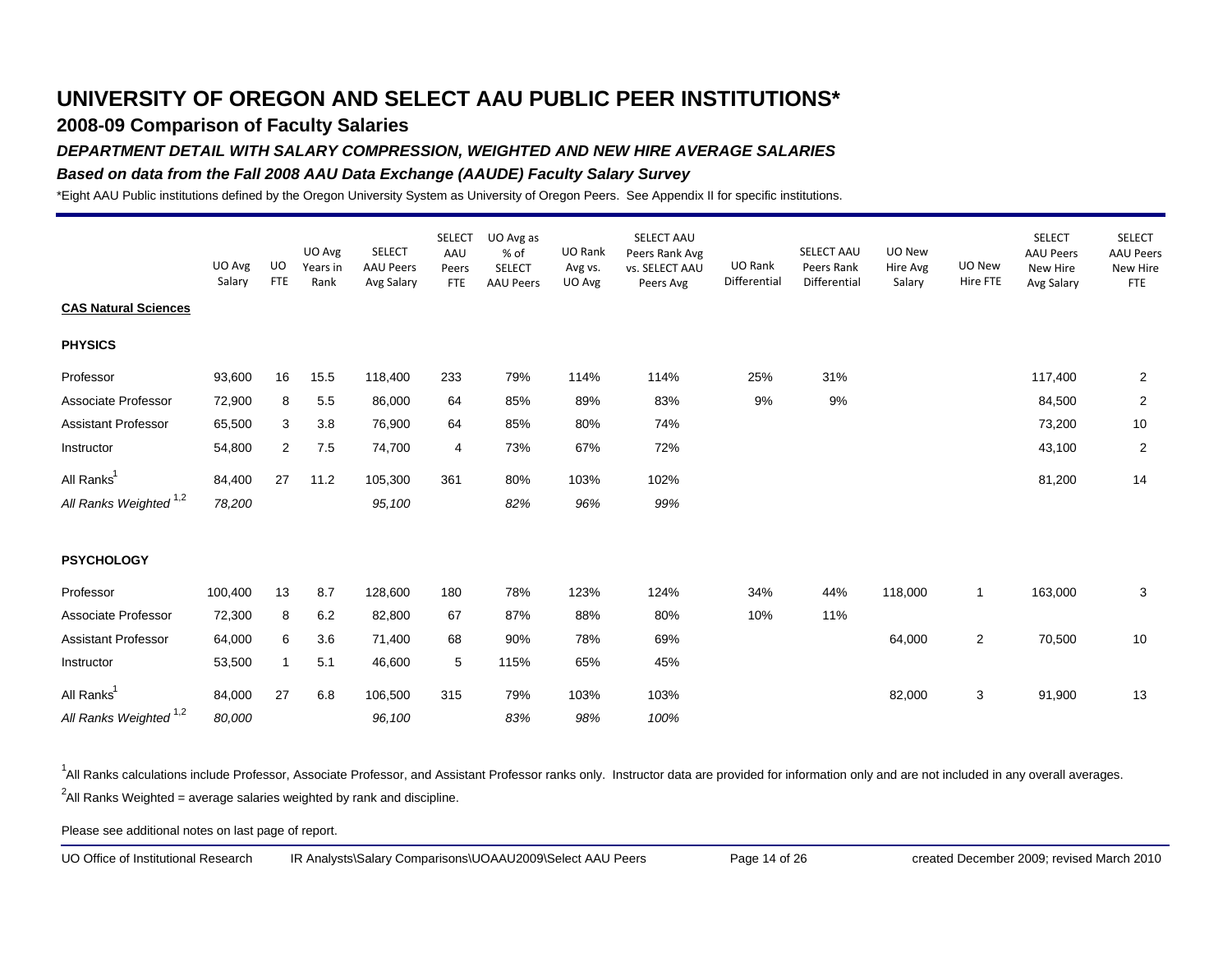### **2008-09 Comparison of Faculty Salaries**

### *DEPARTMENT DETAIL WITH SALARY COMPRESSION, WEIGHTED AND NEW HIRE AVERAGE SALARIES*

### *Based on data from the Fall 2008 AAU Data Exchange (AAUDE) Faculty Salary Survey*

\*Eight AAU Public institutions defined by the Oregon University System as University of Oregon Peers. See Appendix II for specific institutions.

|                                   | UO Avg<br>Salary | UO<br><b>FTE</b> | UO Avg<br>Years in<br>Rank | <b>SELECT</b><br><b>AAU Peers</b><br>Avg Salary | <b>SELECT</b><br>AAU<br>Peers<br>FTE | UO Avg as<br>% of<br>SELECT<br><b>AAU Peers</b> | UO Rank<br>Avg vs.<br>UO Avg | SELECT AAU<br>Peers Rank Avg<br>vs. SELECT AAU<br>Peers Avg | UO Rank<br>Differential | SELECT AAU<br>Peers Rank<br>Differential | UO New<br>Hire Avg<br>Salary | UO New<br>Hire FTE | <b>SELECT</b><br><b>AAU Peers</b><br>New Hire<br>Avg Salary | <b>SELECT</b><br><b>AAU Peers</b><br>New Hire<br><b>FTE</b> |
|-----------------------------------|------------------|------------------|----------------------------|-------------------------------------------------|--------------------------------------|-------------------------------------------------|------------------------------|-------------------------------------------------------------|-------------------------|------------------------------------------|------------------------------|--------------------|-------------------------------------------------------------|-------------------------------------------------------------|
| <b>CAS Social Sciences</b>        |                  |                  |                            |                                                 |                                      |                                                 |                              |                                                             |                         |                                          |                              |                    |                                                             |                                                             |
| <b>ANTHROPOLOGY</b>               |                  |                  |                            |                                                 |                                      |                                                 |                              |                                                             |                         |                                          |                              |                    |                                                             |                                                             |
| Professor                         | 91,300           | 8                | 9.9                        | 108,900                                         | 71                                   | 84%                                             | 112%                         | 105%                                                        | 34%                     | 32%                                      |                              |                    | 108,400                                                     | $\overline{2}$                                              |
| Associate Professor               | 63,100           | 5                | 3.9                        | 76,200                                          | 51                                   | 83%                                             | 77%                          | 73%                                                         | 8%                      | 13%                                      |                              |                    | 77,000                                                      | $\mathbf{1}$                                                |
| <b>Assistant Professor</b>        | 56,500           | 5                | 3.3                        | 62,900                                          | 41                                   | 90%                                             | 69%                          | 61%                                                         |                         |                                          | 57,000                       | $\mathbf{1}$       | 65,900                                                      | 6                                                           |
| Instructor                        |                  |                  |                            |                                                 |                                      |                                                 |                              |                                                             |                         |                                          |                              |                    |                                                             |                                                             |
| All Ranks <sup>1</sup>            | 73,800           | 18               | 6.4                        | 87,100                                          | 163                                  | 85%                                             | 90%                          | 84%                                                         |                         |                                          | 57,000                       | $\mathbf{1}$       | 76,600                                                      | 9                                                           |
| All Ranks Weighted <sup>1,2</sup> | 71,400           |                  |                            | 84,000                                          |                                      | 85%                                             | 88%                          | 87%                                                         |                         |                                          |                              |                    |                                                             |                                                             |
| <b>ECONOMICS</b>                  |                  |                  |                            |                                                 |                                      |                                                 |                              |                                                             |                         |                                          |                              |                    |                                                             |                                                             |
| Professor                         | 125,600          | 12               | 10.2                       | 158,700                                         | 97                                   | 79%                                             | 154%                         | 153%                                                        | 39%                     | 51%                                      |                              |                    | 184,400                                                     | 3                                                           |
| Associate Professor               | 93,600           | 5                | 4.5                        | 105,800                                         | 25                                   | 88%                                             | 114%                         | 102%                                                        | 13%                     | $5\%$                                    |                              |                    | 150,000                                                     | $\mathbf{1}$                                                |
| <b>Assistant Professor</b>        | 82,900           | 2                | 4.6                        | 100,600                                         | 72                                   | 82%                                             | 101%                         | 97%                                                         |                         |                                          |                              |                    | 109,700                                                     | 12                                                          |
| Instructor                        |                  |                  |                            | 56,300                                          | $\overline{2}$                       |                                                 |                              | 54%                                                         |                         |                                          |                              |                    |                                                             |                                                             |
| All Ranks <sup>1</sup>            | 112,700          | 19               | 8.1                        | 130,300                                         | 194                                  | 86%                                             | 138%                         | 126%                                                        |                         |                                          |                              |                    | 126,200                                                     | 16                                                          |
| All Ranks Weighted <sup>1,2</sup> | 102,000          |                  |                            | 123,700                                         |                                      | 82%                                             | 125%                         | 128%                                                        |                         |                                          |                              |                    |                                                             |                                                             |

<sup>1</sup>All Ranks calculations include Professor, Associate Professor, and Assistant Professor ranks only. Instructor data are provided for information only and are not included in any overall averages.  $^2$ All Ranks Weighted = average salaries weighted by rank and discipline.

Please see additional notes on last page of report.

UO Office of Institutional Research IR Analysts\Salary Comparisons\UOAAU2009\Select AAU Peers Page 15 of 26 created December 2009; revised March 2010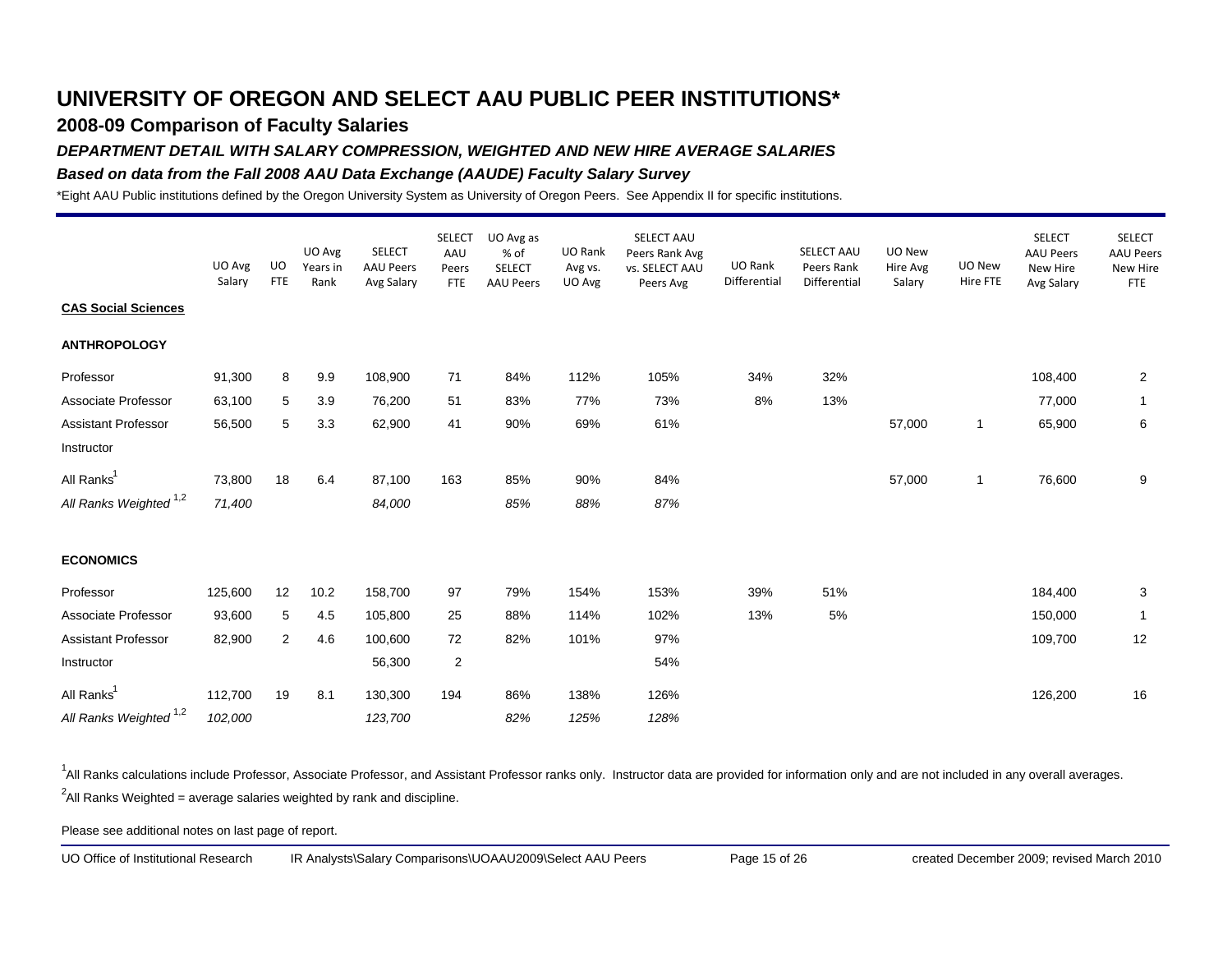### **2008-09 Comparison of Faculty Salaries**

### *DEPARTMENT DETAIL WITH SALARY COMPRESSION, WEIGHTED AND NEW HIRE AVERAGE SALARIES*

### *Based on data from the Fall 2008 AAU Data Exchange (AAUDE) Faculty Salary Survey*

\*Eight AAU Public institutions defined by the Oregon University System as University of Oregon Peers. See Appendix II for specific institutions.

|                                   | UO Avg<br>Salary | UO<br><b>FTE</b> | UO Avg<br>Years in<br>Rank | <b>SELECT</b><br><b>AAU Peers</b><br>Avg Salary | <b>SELECT</b><br>AAU<br>Peers<br>FTE | UO Avg as<br>% of<br>SELECT<br><b>AAU Peers</b> | UO Rank<br>Avg vs.<br>UO Avg | SELECT AAU<br>Peers Rank Avg<br>vs. SELECT AAU<br>Peers Avg | UO Rank<br>Differential | SELECT AAU<br>Peers Rank<br>Differential | UO New<br>Hire Avg<br>Salary | UO New<br>Hire FTE | <b>SELECT</b><br><b>AAU Peers</b><br>New Hire<br>Avg Salary | <b>SELECT</b><br><b>AAU Peers</b><br>New Hire<br><b>FTE</b> |
|-----------------------------------|------------------|------------------|----------------------------|-------------------------------------------------|--------------------------------------|-------------------------------------------------|------------------------------|-------------------------------------------------------------|-------------------------|------------------------------------------|------------------------------|--------------------|-------------------------------------------------------------|-------------------------------------------------------------|
| <b>CAS Social Sciences</b>        |                  |                  |                            |                                                 |                                      |                                                 |                              |                                                             |                         |                                          |                              |                    |                                                             |                                                             |
| <b>ENVIRONMENTAL STUDIES</b>      |                  |                  |                            |                                                 |                                      |                                                 |                              |                                                             |                         |                                          |                              |                    |                                                             |                                                             |
| Professor                         | 82,700           | $\mathbf{1}$     | 0.1                        | 129,600                                         | 14                                   | 64%                                             | 101%                         | 125%                                                        |                         | 43%                                      |                              |                    |                                                             |                                                             |
| Associate Professor               |                  |                  |                            | 85,100                                          | 5                                    |                                                 |                              | 82%                                                         |                         | 13%                                      |                              |                    |                                                             |                                                             |
| <b>Assistant Professor</b>        | 60,900           | $\mathbf 1$      | 5.1                        | 71,300                                          | 9                                    | 85%                                             | 74%                          | 69%                                                         |                         |                                          |                              |                    | 73,800                                                      | $\mathbf{1}$                                                |
| Instructor                        | 44,900           | $\mathbf{1}$     | 3.1                        | 45,000                                          | $\mathbf{1}$                         | 100%                                            | 55%                          | 43%                                                         |                         |                                          |                              |                    |                                                             |                                                             |
| All Ranks <sup>1</sup>            | 71,800           | $\overline{2}$   | 2.6                        | 102,900                                         | 28                                   | 70%                                             | 88%                          | 99%                                                         |                         |                                          |                              |                    | 73,800                                                      | $\mathbf{1}$                                                |
| All Ranks Weighted <sup>1,2</sup> | 72,600           |                  |                            | 97,100                                          |                                      | 75%                                             | 89%                          | 101%                                                        |                         |                                          |                              |                    |                                                             |                                                             |
| <b>ETHNIC AND ASIAN STUDIES</b>   |                  |                  |                            |                                                 |                                      |                                                 |                              |                                                             |                         |                                          |                              |                    |                                                             |                                                             |
| Professor                         |                  |                  |                            | 106,300                                         | 31                                   |                                                 |                              | 103%                                                        |                         | 28%                                      |                              |                    | 140,900                                                     | $\mathbf{1}$                                                |
| Associate Professor               |                  |                  |                            | 77,500                                          | 38                                   |                                                 |                              | 75%                                                         |                         | 11%                                      |                              |                    |                                                             |                                                             |
| Assistant Professor               | 61,800           | 4                | 1.9                        | 66,200                                          | 30                                   | 93%                                             | 76%                          | 64%                                                         |                         |                                          | 63,000                       | $\mathbf{1}$       | 63,100                                                      | 9                                                           |
| Instructor                        |                  |                  |                            | 48,900                                          | $\overline{2}$                       |                                                 |                              | 47%                                                         |                         |                                          |                              |                    | 60,000                                                      | $\mathbf{1}$                                                |
| All Ranks <sup>1</sup>            | 61,800           | 4                | 1.9                        | 83,100                                          | 99                                   | 74%                                             | 76%                          | 80%                                                         |                         |                                          | 63,000                       | $\mathbf{1}$       | 70,900                                                      | 10                                                          |
| All Ranks Weighted <sup>1,2</sup> | 61,800           |                  |                            | 84,600                                          |                                      | 73%                                             | 76%                          | 88%                                                         |                         |                                          |                              |                    |                                                             |                                                             |

<sup>1</sup>All Ranks calculations include Professor, Associate Professor, and Assistant Professor ranks only. Instructor data are provided for information only and are not included in any overall averages.  $^2$ All Ranks Weighted = average salaries weighted by rank and discipline.

Please see additional notes on last page of report.

UO Office of Institutional Research IR Analysts\Salary Comparisons\UOAAU2009\Select AAU Peers Page 16 of 26 created December 2009; revised March 2010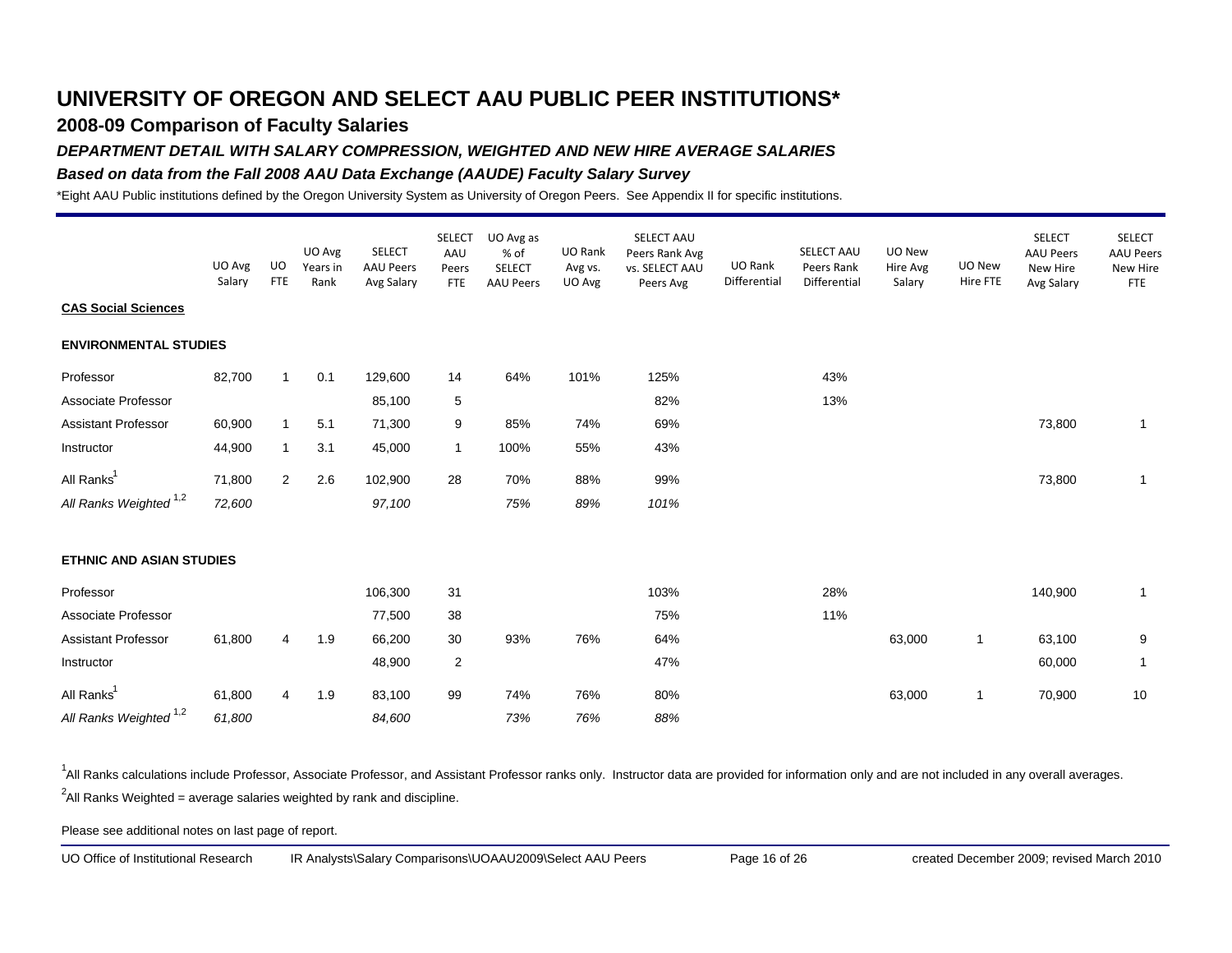### **2008-09 Comparison of Faculty Salaries**

### *DEPARTMENT DETAIL WITH SALARY COMPRESSION, WEIGHTED AND NEW HIRE AVERAGE SALARIES*

### *Based on data from the Fall 2008 AAU Data Exchange (AAUDE) Faculty Salary Survey*

\*Eight AAU Public institutions defined by the Oregon University System as University of Oregon Peers. See Appendix II for specific institutions.

|                                   | UO Avg<br>Salary | UO.<br><b>FTE</b> | UO Avg<br>Years in<br>Rank | <b>SELECT</b><br><b>AAU Peers</b><br>Avg Salary | <b>SELECT</b><br>AAU<br>Peers<br>FTE | UO Avg as<br>% of<br><b>SELECT</b><br><b>AAU Peers</b> | UO Rank<br>Avg vs.<br>UO Avg | SELECT AAU<br>Peers Rank Avg<br>vs. SELECT AAU<br>Peers Avg | UO Rank<br>Differential | SELECT AAU<br>Peers Rank<br>Differential | UO New<br>Hire Avg<br>Salary | UO New<br>Hire FTE | <b>SELECT</b><br><b>AAU Peers</b><br>New Hire<br>Avg Salary | <b>SELECT</b><br><b>AAU Peers</b><br>New Hire<br><b>FTE</b> |
|-----------------------------------|------------------|-------------------|----------------------------|-------------------------------------------------|--------------------------------------|--------------------------------------------------------|------------------------------|-------------------------------------------------------------|-------------------------|------------------------------------------|------------------------------|--------------------|-------------------------------------------------------------|-------------------------------------------------------------|
| <b>CAS Social Sciences</b>        |                  |                   |                            |                                                 |                                      |                                                        |                              |                                                             |                         |                                          |                              |                    |                                                             |                                                             |
| <b>GEOGRAPHY</b>                  |                  |                   |                            |                                                 |                                      |                                                        |                              |                                                             |                         |                                          |                              |                    |                                                             |                                                             |
| Professor                         | 101,700          | 5                 | 10.1                       | 121,700                                         | 47                                   | 84%                                                    | 124%                         | 117%                                                        | 50%                     | 43%                                      |                              |                    |                                                             |                                                             |
| Associate Professor               | 61,200           | 3                 | 3.4                        | 77,600                                          | 23                                   | 79%                                                    | 75%                          | 75%                                                         | 7%                      | 9%                                       |                              |                    | 105,000                                                     | $\mathbf{1}$                                                |
| <b>Assistant Professor</b>        | 55,800           | 3                 | 2.4                        | 68,300                                          | 19                                   | 82%                                                    | 68%                          | 66%                                                         |                         |                                          |                              |                    | 67,500                                                      | 6                                                           |
| Instructor                        |                  |                   |                            | 51,900                                          | $\mathbf{1}$                         |                                                        |                              | 50%                                                         |                         |                                          |                              |                    | 51,900                                                      | $\mathbf{1}$                                                |
| All Ranks <sup>1</sup>            | 78,100           | 11                | 6.2                        | 98,900                                          | 89                                   | 79%                                                    | 95%                          | 95%                                                         |                         |                                          |                              |                    | 72,800                                                      | $\overline{7}$                                              |
| All Ranks Weighted <sup>1,2</sup> | 74,400           |                   |                            | 90,900                                          |                                      | 82%                                                    | 92%                          | 94%                                                         |                         |                                          |                              |                    |                                                             |                                                             |
| <b>HISTORY</b>                    |                  |                   |                            |                                                 |                                      |                                                        |                              |                                                             |                         |                                          |                              |                    |                                                             |                                                             |
| Professor                         | 92,400           | 12                | 9.1                        | 117,900                                         | 143                                  | 78%                                                    | 113%                         | 114%                                                        | 27%                     | 40%                                      |                              |                    | 108,500                                                     | $\overline{2}$                                              |
| Associate Professor               | 70,100           | 11                | 10.8                       | 76,000                                          | 107                                  | 92%                                                    | 86%                          | 73%                                                         | 16%                     | 13%                                      |                              |                    | 88,800                                                      | $\overline{2}$                                              |
| <b>Assistant Professor</b>        | 57,300           | $\overline{2}$    | 1.6                        | 62,800                                          | 59                                   | 91%                                                    | 70%                          | 61%                                                         |                         |                                          | 61,000                       | $\mathbf{1}$       | 62,600                                                      | 10                                                          |
| Instructor                        |                  |                   |                            | 31,500                                          | 3                                    |                                                        |                              | 30%                                                         |                         |                                          |                              |                    |                                                             |                                                             |
| All Ranks <sup>1</sup>            | 79,800           | 25                | 9.3                        | 92,900                                          | 309                                  | 86%                                                    | 98%                          | 90%                                                         |                         |                                          | 61,000                       | $\mathbf{1}$       | 72,900                                                      | 14                                                          |
| All Ranks Weighted <sup>1,2</sup> | 74,300           |                   |                            | 87,300                                          |                                      | 85%                                                    | 91%                          | 90%                                                         |                         |                                          |                              |                    |                                                             |                                                             |

<sup>1</sup>All Ranks calculations include Professor, Associate Professor, and Assistant Professor ranks only. Instructor data are provided for information only and are not included in any overall averages.  $^2$ All Ranks Weighted = average salaries weighted by rank and discipline.

Please see additional notes on last page of report.

UO Office of Institutional Research IR Analysts\Salary Comparisons\UOAAU2009\Select AAU Peers Page 17 of 26 created December 2009; revised March 2010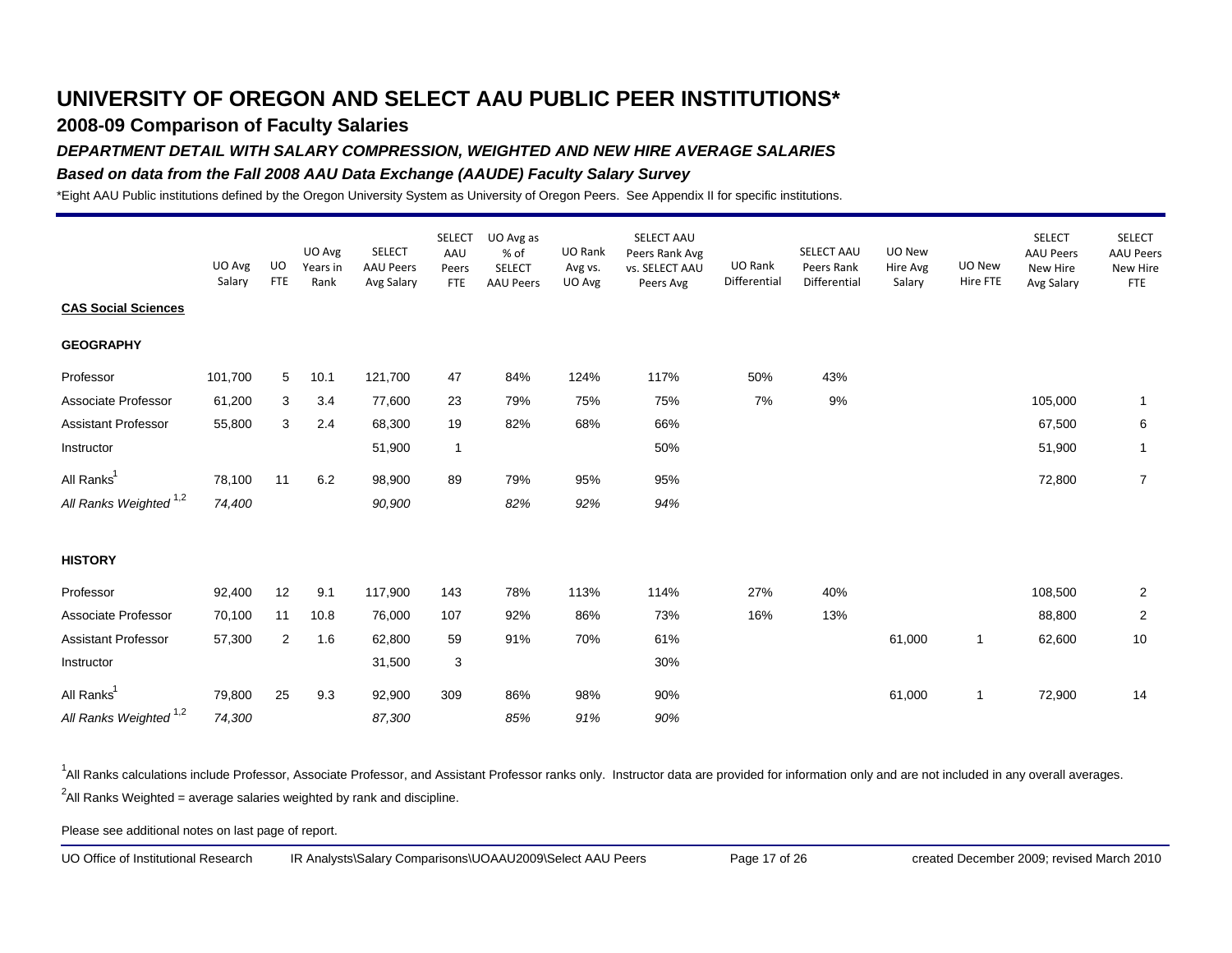### **2008-09 Comparison of Faculty Salaries**

#### *DEPARTMENT DETAIL WITH SALARY COMPRESSION, WEIGHTED AND NEW HIRE AVERAGE SALARIES*

### *Based on data from the Fall 2008 AAU Data Exchange (AAUDE) Faculty Salary Survey*

\*Eight AAU Public institutions defined by the Oregon University System as University of Oregon Peers. See Appendix II for specific institutions.

|                                   | UO Avg<br>Salary | UO<br><b>FTE</b> | UO Avg<br>Years in<br>Rank | <b>SELECT</b><br><b>AAU Peers</b><br>Avg Salary | <b>SELECT</b><br>AAU<br>Peers<br><b>FTE</b> | UO Avg as<br>% of<br><b>SELECT</b><br><b>AAU Peers</b> | UO Rank<br>Avg vs.<br>UO Avg | SELECT AAU<br>Peers Rank Avg<br>vs. SELECT AAU<br>Peers Avg | UO Rank<br>Differential | SELECT AAU<br>Peers Rank<br>Differential | UO New<br>Hire Avg<br>Salary | UO New<br>Hire FTE | <b>SELECT</b><br><b>AAU Peers</b><br>New Hire<br>Avg Salary | <b>SELECT</b><br><b>AAU Peers</b><br>New Hire<br>FTE |
|-----------------------------------|------------------|------------------|----------------------------|-------------------------------------------------|---------------------------------------------|--------------------------------------------------------|------------------------------|-------------------------------------------------------------|-------------------------|------------------------------------------|------------------------------|--------------------|-------------------------------------------------------------|------------------------------------------------------|
| <b>CAS Social Sciences</b>        |                  |                  |                            |                                                 |                                             |                                                        |                              |                                                             |                         |                                          |                              |                    |                                                             |                                                      |
| <b>INTERNATIONAL STUDIES</b>      |                  |                  |                            |                                                 |                                             |                                                        |                              |                                                             |                         |                                          |                              |                    |                                                             |                                                      |
| Professor                         | 80,200           | $\mathbf{1}$     | 9.1                        | 143,900                                         | $\overline{2}$                              | 56%                                                    | 98%                          | 139%                                                        | 14%                     |                                          |                              |                    |                                                             |                                                      |
| Associate Professor               | 69,100           | 2                | 10.1                       |                                                 |                                             |                                                        | 84%                          |                                                             | 16%                     |                                          |                              |                    |                                                             |                                                      |
| <b>Assistant Professor</b>        | 56,100           | $\overline{2}$   | 4.1                        | 65,400                                          | 3                                           | 86%                                                    | 69%                          | 63%                                                         |                         |                                          |                              |                    |                                                             |                                                      |
| Instructor                        |                  |                  |                            | 47,000                                          | $\mathbf{1}$                                |                                                        |                              | 45%                                                         |                         |                                          |                              |                    |                                                             |                                                      |
| All Ranks <sup>1</sup>            | 66,100           | 5                | 7.5                        | 96,800                                          | 5                                           | 68%                                                    | 81%                          | 93%                                                         |                         |                                          |                              |                    |                                                             |                                                      |
| All Ranks Weighted <sup>1,2</sup> | 69,100           |                  |                            | 107,700                                         |                                             | 64%                                                    | 85%                          | 112%                                                        |                         |                                          |                              |                    |                                                             |                                                      |
| <b>POLITICAL SCIENCE</b>          |                  |                  |                            |                                                 |                                             |                                                        |                              |                                                             |                         |                                          |                              |                    |                                                             |                                                      |
| Professor                         | 119,900          | 2                | 1.6                        | 137,100                                         | 98                                          | 87%                                                    | 147%                         | 132%                                                        | 52%                     | 50%                                      | 141,600                      | $\mathbf{1}$       | 110,300                                                     | 3                                                    |
| Associate Professor               | 77,200           | $\overline{7}$   | 8.1                        | 85,700                                          | 69                                          | 90%                                                    | 94%                          | 83%                                                         | 19%                     | 13%                                      |                              |                    | 88,900                                                      | 3                                                    |
| <b>Assistant Professor</b>        | 61,800           | 6                | 3.4                        | 72,400                                          | 51                                          | 85%                                                    | 76%                          | 70%                                                         |                         |                                          |                              |                    | 73,500                                                      | $\overline{7}$                                       |
| Instructor                        | 52,000           | $\mathbf{1}$     | 1.1                        | 31,100                                          | 3                                           | 167%                                                   | 64%                          | 30%                                                         |                         |                                          |                              |                    |                                                             |                                                      |
| All Ranks <sup>1</sup>            | 76,700           | 15               | 5.4                        | 105,700                                         | 218                                         | 73%                                                    | 94%                          | 102%                                                        |                         |                                          | 141,600                      | $\mathbf{1}$       | 85,500                                                      | 13                                                   |
| All Ranks Weighted <sup>1,2</sup> | 88,100           |                  |                            | 100,500                                         |                                             | 88%                                                    | 108%                         | 104%                                                        |                         |                                          |                              |                    |                                                             |                                                      |

<sup>1</sup>All Ranks calculations include Professor, Associate Professor, and Assistant Professor ranks only. Instructor data are provided for information only and are not included in any overall averages.  $^2$ All Ranks Weighted = average salaries weighted by rank and discipline.

Please see additional notes on last page of report.

UO Office of Institutional Research IR Analysts\Salary Comparisons\UOAAU2009\Select AAU Peers Page 18 of 26 created December 2009; revised March 2010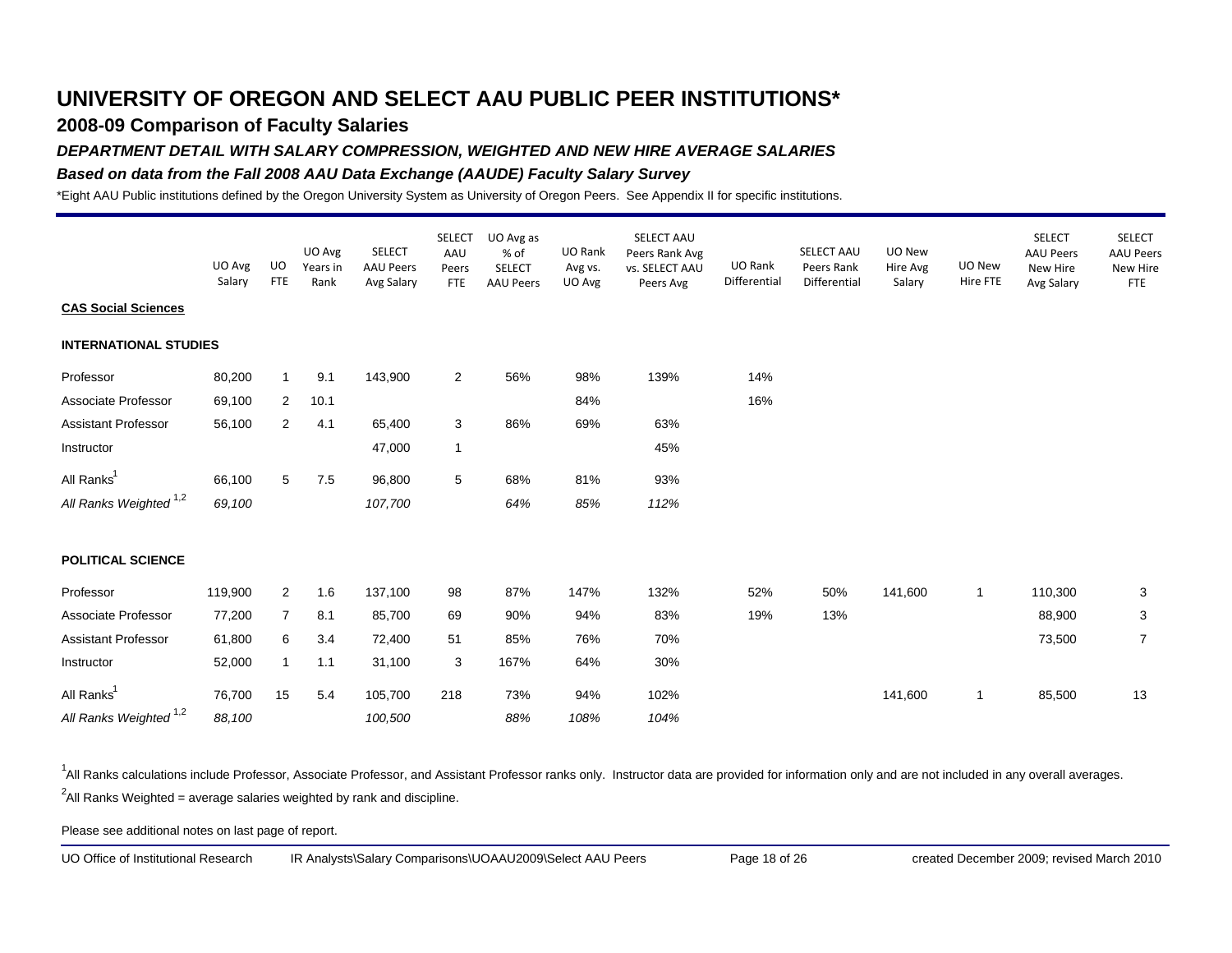### **2008-09 Comparison of Faculty Salaries**

### *DEPARTMENT DETAIL WITH SALARY COMPRESSION, WEIGHTED AND NEW HIRE AVERAGE SALARIES*

### *Based on data from the Fall 2008 AAU Data Exchange (AAUDE) Faculty Salary Survey*

\*Eight AAU Public institutions defined by the Oregon University System as University of Oregon Peers. See Appendix II for specific institutions.

|                                     | UO Avg<br>Salary | UO<br><b>FTE</b> | UO Avg<br>Years in<br>Rank | <b>SELECT</b><br><b>AAU Peers</b><br>Avg Salary | <b>SELECT</b><br>AAU<br>Peers<br><b>FTE</b> | UO Avg as<br>% of<br>SELECT<br><b>AAU Peers</b> | UO Rank<br>Avg vs.<br>UO Avg | SELECT AAU<br>Peers Rank Avg<br>vs. SELECT AAU<br>Peers Avg | UO Rank<br>Differential | SELECT AAU<br>Peers Rank<br>Differential | UO New<br>Hire Avg<br>Salary | UO New<br>Hire FTE | <b>SELECT</b><br><b>AAU Peers</b><br>New Hire<br>Avg Salary | <b>SELECT</b><br><b>AAU Peers</b><br>New Hire<br><b>FTE</b> |
|-------------------------------------|------------------|------------------|----------------------------|-------------------------------------------------|---------------------------------------------|-------------------------------------------------|------------------------------|-------------------------------------------------------------|-------------------------|------------------------------------------|------------------------------|--------------------|-------------------------------------------------------------|-------------------------------------------------------------|
| <b>CAS Social Sciences</b>          |                  |                  |                            |                                                 |                                             |                                                 |                              |                                                             |                         |                                          |                              |                    |                                                             |                                                             |
| <b>SOCIOLOGY</b>                    |                  |                  |                            |                                                 |                                             |                                                 |                              |                                                             |                         |                                          |                              |                    |                                                             |                                                             |
| Professor                           | 91,100           | 3                | 12.1                       | 122,900                                         | 83                                          | 74%                                             | 111%                         | 119%                                                        | 28%                     | 36%                                      |                              |                    |                                                             |                                                             |
| Associate Professor                 | 68,300           | 9                | 3.9                        | 85,400                                          | 37                                          | 80%                                             | 83%                          | 82%                                                         | 10%                     | 16%                                      |                              |                    |                                                             |                                                             |
| <b>Assistant Professor</b>          | 60,500           | 4                | 1.1                        | 68,900                                          | 47                                          | 88%                                             | 74%                          | 66%                                                         |                         |                                          | 63,500                       | $\overline{2}$     | 67,200                                                      | 8                                                           |
| Instructor                          | 28,800           | $\overline{2}$   | 6.1                        | 34,600                                          | 3                                           | 83%                                             | 35%                          | 33%                                                         |                         |                                          |                              |                    |                                                             |                                                             |
| All Ranks <sup>1</sup>              | 70,600           | 16               | 4.8                        | 99,400                                          | 167                                         | 71%                                             | 86%                          | 96%                                                         |                         |                                          | 63,500                       | $\overline{2}$     | 67,200                                                      | 8                                                           |
| All Ranks Weighted <sup>1,2</sup>   | 74,200           |                  |                            | 94,000                                          |                                             | 79%                                             | 91%                          | 97%                                                         |                         |                                          |                              |                    |                                                             |                                                             |
| <b>WOMEN'S &amp; GENDER STUDIES</b> |                  |                  |                            |                                                 |                                             |                                                 |                              |                                                             |                         |                                          |                              |                    |                                                             |                                                             |
| Professor                           |                  |                  |                            | 123,200                                         | 10                                          |                                                 |                              | 119%                                                        |                         | 43%                                      |                              |                    | 104,000                                                     | $\mathbf{1}$                                                |
| Associate Professor                 | 67,000           | 3                | 5.1                        | 78,800                                          | 22                                          | 85%                                             | 82%                          | 76%                                                         | 10%                     | 15%                                      |                              |                    |                                                             |                                                             |
| <b>Assistant Professor</b>          | 59,100           | $\mathbf{1}$     | 2.1                        | 63,300                                          | 14                                          | 93%                                             | 72%                          | 61%                                                         |                         |                                          |                              |                    | 62,000                                                      | $\overline{2}$                                              |
| Instructor                          |                  |                  |                            | 33,300                                          | $\overline{2}$                              |                                                 |                              | 32%                                                         |                         |                                          |                              |                    |                                                             |                                                             |
| All Ranks <sup>1</sup>              | 65,000           | 4                | 4.4                        | 83,700                                          | 46                                          | 78%                                             | 79%                          | 81%                                                         |                         |                                          |                              |                    | 76,000                                                      | 3                                                           |
| All Ranks Weighted <sup>1,2</sup>   | 63,000           |                  |                            | 90,200                                          |                                             | 70%                                             | 77%                          | 93%                                                         |                         |                                          |                              |                    |                                                             |                                                             |

<sup>1</sup>All Ranks calculations include Professor, Associate Professor, and Assistant Professor ranks only. Instructor data are provided for information only and are not included in any overall averages.  $^2$ All Ranks Weighted = average salaries weighted by rank and discipline.

Please see additional notes on last page of report.

UO Office of Institutional Research IR Analysts\Salary Comparisons\UOAAU2009\Select AAU Peers Page 19 of 26 created December 2009; revised March 2010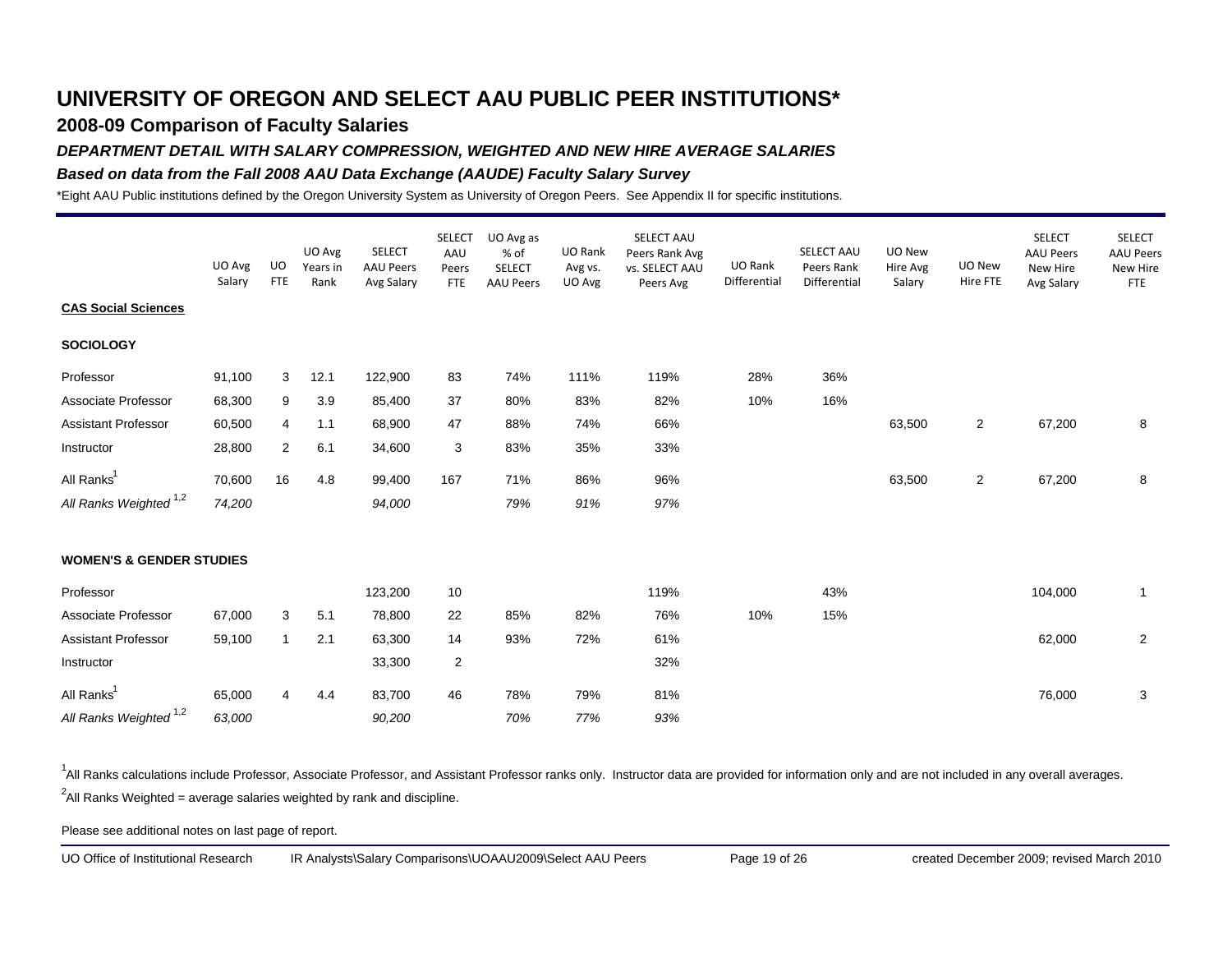### **2008-09 Comparison of Faculty Salaries**

#### *DEPARTMENT DETAIL WITH SALARY COMPRESSION, WEIGHTED AND NEW HIRE AVERAGE SALARIES*

#### *Based on data from the Fall 2008 AAU Data Exchange (AAUDE) Faculty Salary Survey*

\*Eight AAU Public institutions defined by the Oregon University System as University of Oregon Peers. See Appendix II for specific institutions.

|                                                   | UO Avg<br>Salary | UO.<br><b>FTE</b> | UO Avg<br>Years in<br>Rank | <b>SELECT</b><br><b>AAU Peers</b><br>Avg Salary | <b>SELECT</b><br>AAU<br>Peers<br><b>FTE</b> | UO Avg as<br>% of<br><b>SELECT</b><br><b>AAU Peers</b> | UO Rank<br>Avg vs.<br>UO Avg | SELECT AAU<br>Peers Rank Avg<br>vs. SELECT AAU<br>Peers Avg | UO Rank<br>Differential | SELECT AAU<br>Peers Rank<br>Differential | UO New<br>Hire Avg<br>Salary | UO New<br>Hire FTE | <b>SELECT</b><br><b>AAU Peers</b><br>New Hire<br>Avg Salary | <b>SELECT</b><br><b>AAU Peers</b><br>New Hire<br><b>FTE</b> |
|---------------------------------------------------|------------------|-------------------|----------------------------|-------------------------------------------------|---------------------------------------------|--------------------------------------------------------|------------------------------|-------------------------------------------------------------|-------------------------|------------------------------------------|------------------------------|--------------------|-------------------------------------------------------------|-------------------------------------------------------------|
| <b>College of Education</b>                       |                  |                   |                            |                                                 |                                             |                                                        |                              |                                                             |                         |                                          |                              |                    |                                                             |                                                             |
| <b>COUNSELING PSYCHOLOGY &amp; HUMAN SERVICES</b> |                  |                   |                            |                                                 |                                             |                                                        |                              |                                                             |                         |                                          |                              |                    |                                                             |                                                             |
| Professor                                         | 96,400           | 3                 | 2.4                        |                                                 |                                             |                                                        | 118%                         |                                                             | 21%                     |                                          |                              |                    |                                                             |                                                             |
| Associate Professor                               | 79,200           | $\mathbf{1}$      | 5.1                        |                                                 |                                             |                                                        | 97%                          |                                                             | 13%                     |                                          |                              |                    |                                                             |                                                             |
| <b>Assistant Professor</b>                        | 68,200           | 2                 | 2.6                        |                                                 |                                             |                                                        | 83%                          |                                                             |                         |                                          | 68,000                       | $\mathbf{1}$       |                                                             |                                                             |
| Instructor                                        |                  |                   |                            |                                                 |                                             |                                                        |                              |                                                             |                         |                                          |                              |                    |                                                             |                                                             |
| All Ranks <sup>1</sup>                            | 84,100           | 6                 | 2.9                        |                                                 |                                             |                                                        | 103%                         |                                                             |                         |                                          | 68,000                       | $\mathbf{1}$       |                                                             |                                                             |
| All Ranks Weighted <sup>1,2</sup>                 | 82,000           |                   |                            |                                                 |                                             |                                                        | 101%                         |                                                             |                         |                                          |                              |                    |                                                             |                                                             |
| <b>EDUCATIONAL LEADERSHIP</b>                     |                  |                   |                            |                                                 |                                             |                                                        |                              |                                                             |                         |                                          |                              |                    |                                                             |                                                             |
| Professor                                         | 128,200          | $\overline{4}$    | 5.1                        | 110,100                                         | 13                                          | 116%                                                   | 157%                         | 106%                                                        |                         | 35%                                      |                              |                    | 98,000                                                      | $\mathbf{1}$                                                |
| Associate Professor                               |                  |                   |                            | 73,500                                          | 19                                          |                                                        |                              | 71%                                                         |                         | 12%                                      |                              |                    |                                                             |                                                             |
| <b>Assistant Professor</b>                        | 65,800           | 3                 | 3.0                        | 60,800                                          | 10                                          | 108%                                                   | 80%                          | 59%                                                         |                         |                                          |                              |                    |                                                             |                                                             |
| Instructor                                        | 59,000           | $\mathbf{1}$      | 16.1                       |                                                 |                                             |                                                        | 72%                          |                                                             |                         |                                          |                              |                    |                                                             |                                                             |
| All Ranks <sup>1</sup>                            | 101,500          | $\overline{7}$    | 4.2                        | 81,800                                          | 42                                          | 124%                                                   | 124%                         | 79%                                                         |                         |                                          |                              |                    | 98,000                                                      | $\mathbf{1}$                                                |
| All Ranks Weighted <sup>1,2</sup>                 | 99,400           |                   |                            | 83,000                                          |                                             | 120%                                                   | 122%                         | 86%                                                         |                         |                                          |                              |                    |                                                             |                                                             |

<sup>1</sup>All Ranks calculations include Professor, Associate Professor, and Assistant Professor ranks only. Instructor data are provided for information only and are not included in any overall averages.  $^2$ All Ranks Weighted = average salaries weighted by rank and discipline.

Please see additional notes on last page of report.

UO Office of Institutional Research IR Analysts\Salary Comparisons\UOAAU2009\Select AAU Peers Page 20 of 26 created December 2009; revised March 2010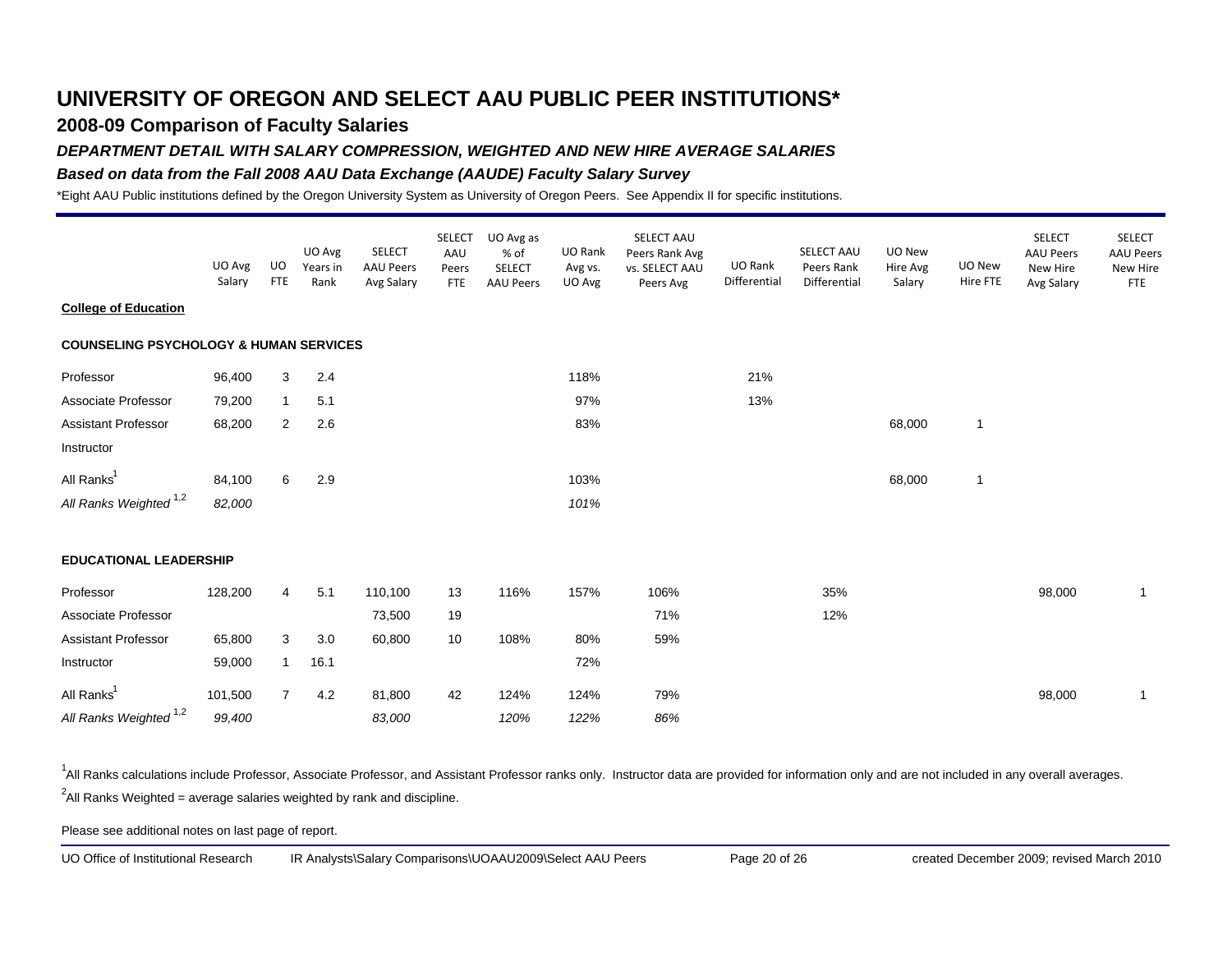### **2008-09 Comparison of Faculty Salaries**

### *DEPARTMENT DETAIL WITH SALARY COMPRESSION, WEIGHTED AND NEW HIRE AVERAGE SALARIES*

### *Based on data from the Fall 2008 AAU Data Exchange (AAUDE) Faculty Salary Survey*

\*Eight AAU Public institutions defined by the Oregon University System as University of Oregon Peers. See Appendix II for specific institutions.

|                                   | UO Avg<br>Salary | UO<br><b>FTE</b> | UO Avg<br>Years in<br>Rank | <b>SELECT</b><br><b>AAU Peers</b><br>Avg Salary | <b>SELECT</b><br>AAU<br>Peers<br>FTE | UO Avg as<br>% of<br>SELECT<br><b>AAU Peers</b> | UO Rank<br>Avg vs.<br>UO Avg | SELECT AAU<br>Peers Rank Avg<br>vs. SELECT AAU<br>Peers Avg | UO Rank<br>Differential | SELECT AAU<br>Peers Rank<br>Differential | UO New<br>Hire Avg<br>Salary | UO New<br>Hire FTE | <b>SELECT</b><br><b>AAU Peers</b><br>New Hire<br>Avg Salary | <b>SELECT</b><br><b>AAU Peers</b><br>New Hire<br><b>FTE</b> |
|-----------------------------------|------------------|------------------|----------------------------|-------------------------------------------------|--------------------------------------|-------------------------------------------------|------------------------------|-------------------------------------------------------------|-------------------------|------------------------------------------|------------------------------|--------------------|-------------------------------------------------------------|-------------------------------------------------------------|
| <b>College of Education</b>       |                  |                  |                            |                                                 |                                      |                                                 |                              |                                                             |                         |                                          |                              |                    |                                                             |                                                             |
| <b>SPECIAL EDUCATION</b>          |                  |                  |                            |                                                 |                                      |                                                 |                              |                                                             |                         |                                          |                              |                    |                                                             |                                                             |
| Professor                         | 127,800          | 4                | 10.8                       | 118,400                                         | 16                                   | 108%                                            | 156%                         | 114%                                                        | 58%                     | 31%                                      |                              |                    |                                                             |                                                             |
| Associate Professor               | 80,000           | $\overline{4}$   | 6.9                        | 86,100                                          | 8                                    | 93%                                             | 98%                          | 83%                                                         | 19%                     | 17%                                      |                              |                    |                                                             |                                                             |
| <b>Assistant Professor</b>        | 64,800           | 3                | 2.1                        | 68,300                                          | 13                                   | 95%                                             | 79%                          | 66%                                                         |                         |                                          | 68,000                       | $\mathbf{1}$       | 65,300                                                      | 3                                                           |
| Instructor                        | 54,500           | 5                | 4.5                        | 49,000                                          | 6                                    | 111%                                            | 67%                          | 47%                                                         |                         |                                          |                              |                    |                                                             |                                                             |
| All Ranks <sup>1</sup>            | 93,200           | 11               | 7.0                        | 93,800                                          | 37                                   | 99%                                             | 114%                         | 90%                                                         |                         |                                          | 68,000                       | $\mathbf{1}$       | 65,300                                                      | 3                                                           |
| All Ranks Weighted <sup>1,2</sup> | 92,800           |                  |                            | 92,400                                          |                                      | 100%                                            | 114%                         | 96%                                                         |                         |                                          |                              |                    |                                                             |                                                             |
| <b>TEACHER EDUCATION</b>          |                  |                  |                            |                                                 |                                      |                                                 |                              |                                                             |                         |                                          |                              |                    |                                                             |                                                             |
| Professor                         |                  |                  |                            | 112,200                                         | 120                                  |                                                 |                              | 108%                                                        |                         | 29%                                      |                              |                    | 93,000                                                      | $\overline{2}$                                              |
| Associate Professor               | 80,400           | 5                | 6.5                        | 81,900                                          | 79                                   | 98%                                             | 98%                          | 79%                                                         | 15%                     | 17%                                      |                              |                    | 76,900                                                      | $\overline{2}$                                              |
| <b>Assistant Professor</b>        | 67,800           | 2                | 2.1                        | 64,600                                          | 75                                   | 105%                                            | 83%                          | 62%                                                         |                         |                                          |                              |                    | 62,500                                                      | 16                                                          |
| Instructor                        | 59,800           | 3                | 1.0                        | 67,100                                          | 4                                    | 89%                                             | 73%                          | 65%                                                         |                         |                                          | 58,000                       | $\mathbf{1}$       |                                                             |                                                             |
| All Ranks <sup>1</sup>            | 76,800           | $\overline{7}$   | 5.2                        | 90,500                                          | 274                                  | 85%                                             | 94%                          | 87%                                                         |                         |                                          |                              |                    | 67,000                                                      | 20                                                          |
| All Ranks Weighted <sup>1,2</sup> | 74,100           |                  |                            | 87,600                                          |                                      | 85%                                             | 91%                          | 91%                                                         |                         |                                          |                              |                    |                                                             |                                                             |

<sup>1</sup>All Ranks calculations include Professor, Associate Professor, and Assistant Professor ranks only. Instructor data are provided for information only and are not included in any overall averages.  $^2$ All Ranks Weighted = average salaries weighted by rank and discipline.

Please see additional notes on last page of report.

UO Office of Institutional Research IR Analysts\Salary Comparisons\UOAAU2009\Select AAU Peers Page 21 of 26 created December 2009; revised March 2010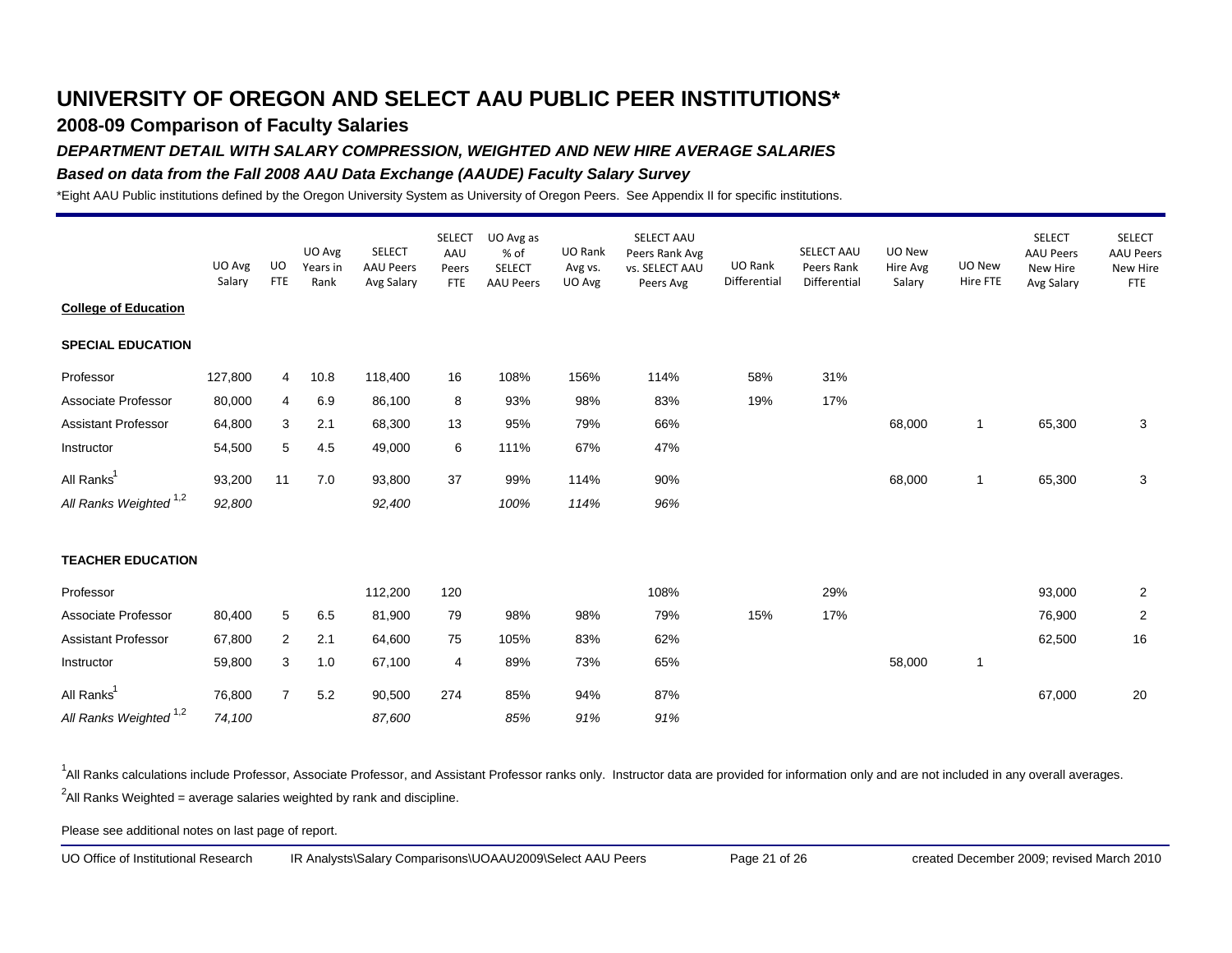## **2008-09 Comparison of Faculty Salaries**

### *DEPARTMENT DETAIL WITH SALARY COMPRESSION, WEIGHTED AND NEW HIRE AVERAGE SALARIES*

### *Based on data from the Fall 2008 AAU Data Exchange (AAUDE) Faculty Salary Survey*

\*Eight AAU Public institutions defined by the Oregon University System as University of Oregon Peers. See Appendix II for specific institutions.

|                                      |                  |                  | UO Avg           | <b>SELECT</b>                  | <b>SELECT</b><br>AAU | UO Avg as<br>% of                 | UO Rank           | SELECT AAU<br>Peers Rank Avg       |                         | <b>SELECT AAU</b>          | UO New             |                    | <b>SELECT</b><br>AAU Peers | <b>SELECT</b><br><b>AAU Peers</b> |
|--------------------------------------|------------------|------------------|------------------|--------------------------------|----------------------|-----------------------------------|-------------------|------------------------------------|-------------------------|----------------------------|--------------------|--------------------|----------------------------|-----------------------------------|
|                                      | UO Avg<br>Salary | UO<br><b>FTE</b> | Years in<br>Rank | <b>AAU Peers</b><br>Avg Salary | Peers<br><b>FTE</b>  | <b>SELECT</b><br><b>AAU Peers</b> | Avg vs.<br>UO Avg | <b>vs. SELECT AAU</b><br>Peers Avg | UO Rank<br>Differential | Peers Rank<br>Differential | Hire Avg<br>Salary | UO New<br>Hire FTE | New Hire<br>Avg Salary     | New Hire<br><b>FTE</b>            |
| <b>Lundquist College of Business</b> |                  |                  |                  |                                |                      |                                   |                   |                                    |                         |                            |                    |                    |                            |                                   |
| <b>BUSINESS ADMINISTRATION</b>       |                  |                  |                  |                                |                      |                                   |                   |                                    |                         |                            |                    |                    |                            |                                   |
| Professor                            | 147,200          | 10               | 13.6             | 192,900                        | 217                  | 76%                               | 180%              | 186%                               | 28%                     | 39%                        |                    |                    | 203,300                    | 3                                 |
| Associate Professor                  | 124,600          | 11               | 4.8              | 152,800                        | 144                  | 82%                               | 152%              | 147%                               | $-15%$                  | 9%                         | 162,000            | 1                  | 181,700                    | 3                                 |
| <b>Assistant Professor</b>           | 137,100          | 16               | 2.3              | 143,500                        | 203                  | 96%                               | 168%              | 138%                               |                         |                            | 150,400            | 5                  | 148,900                    | 37                                |
| Instructor                           | 66,700           | 18               | 6.5              | 93,400                         | 35                   | 71%                               | 82%               | 90%                                |                         |                            | 80,000             | 1                  | 160,700                    | 8                                 |
| All Ranks                            | 136,100          | 37               | 6.1              | 164,900                        | 564                  | 83%                               | 166%              | 159%                               |                         |                            | 152,300            | 6                  | 155,000                    | 43                                |
| All Ranks Weighted <sup>1,2</sup>    | 136,900          |                  |                  | 164,600                        |                      | 83%                               | 168%              | 171%                               |                         |                            |                    |                    |                            |                                   |

<sup>1</sup>All Ranks calculations include Professor, Associate Professor, and Assistant Professor ranks only. Instructor data are provided for information only and are not included in any overall averages.

 $^2$ All Ranks Weighted = average salaries weighted by rank and discipline.

Please see additional notes on last page of report.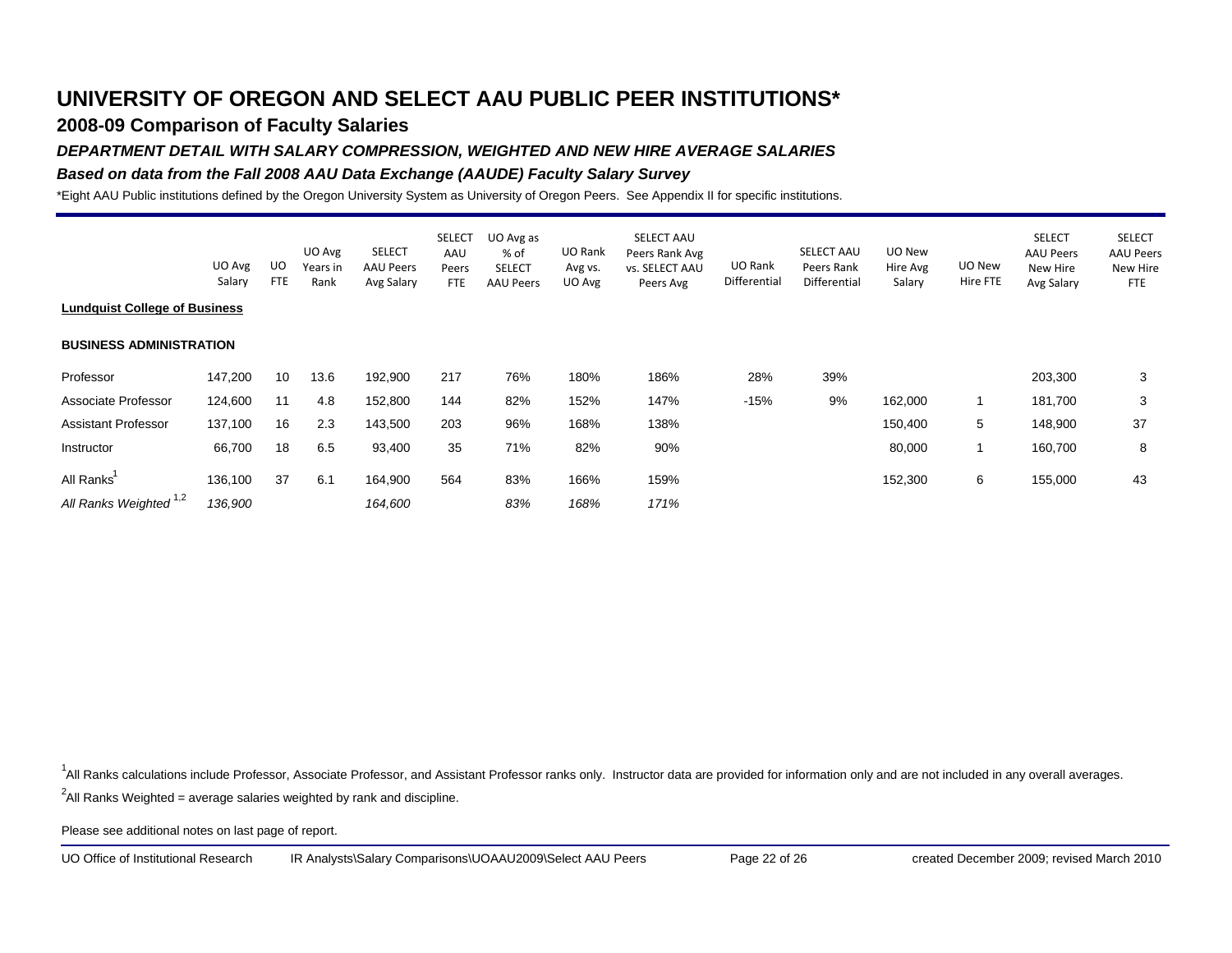## **2008-09 Comparison of Faculty Salaries**

### *DEPARTMENT DETAIL WITH SALARY COMPRESSION, WEIGHTED AND NEW HIRE AVERAGE SALARIES*

### *Based on data from the Fall 2008 AAU Data Exchange (AAUDE) Faculty Salary Survey*

\*Eight AAU Public institutions defined by the Oregon University System as University of Oregon Peers. See Appendix II for specific institutions.

|                                               | UO Avg<br>Salary | UO<br><b>FTE</b> | UO Avg<br>Years in<br>Rank | <b>SELECT</b><br><b>AAU Peers</b><br>Avg Salary | <b>SELECT</b><br>AAU<br>Peers<br>FTE | UO Avg as<br>% of<br><b>SELECT</b><br><b>AAU Peers</b> | UO Rank<br>Avg vs.<br>UO Avg | SELECT AAU<br>Peers Rank Avg<br><b>vs. SELECT AAU</b><br>Peers Avg | UO Rank<br>Differential | SELECT AAU<br>Peers Rank<br>Differential | UO New<br>Hire Avg<br>Salary | UO New<br>Hire FTE | <b>SELECT</b><br><b>AAU Peers</b><br>New Hire<br>Avg Salary | <b>SELECT</b><br><b>AAU Peers</b><br>New Hire<br><b>FTE</b> |
|-----------------------------------------------|------------------|------------------|----------------------------|-------------------------------------------------|--------------------------------------|--------------------------------------------------------|------------------------------|--------------------------------------------------------------------|-------------------------|------------------------------------------|------------------------------|--------------------|-------------------------------------------------------------|-------------------------------------------------------------|
| <b>School of Journalism and Communication</b> |                  |                  |                            |                                                 |                                      |                                                        |                              |                                                                    |                         |                                          |                              |                    |                                                             |                                                             |
| <b>JOURNALISM &amp; COMMUNICATION</b>         |                  |                  |                            |                                                 |                                      |                                                        |                              |                                                                    |                         |                                          |                              |                    |                                                             |                                                             |
| Professor                                     | 98,600           |                  | 8.0                        | 110,100                                         | 24                                   | 90%                                                    | 121%                         | 106%                                                               | 41%                     | 30%                                      |                              |                    | 131,700                                                     | 3                                                           |
| Associate Professor                           | 65,000           | 9                | 10.9                       | 79,300                                          | 37                                   | 82%                                                    | 79%                          | 76%                                                                | 5%                      | 11%                                      |                              |                    |                                                             |                                                             |
| <b>Assistant Professor</b>                    | 60,900           | 3                | 1.4                        | 67,900                                          | 29                                   | 90%                                                    | 74%                          | 65%                                                                |                         |                                          | 65,000                       | $\overline{1}$     | 64,900                                                      | 4                                                           |
| Instructor                                    | 52,800           | 3                | 6.4                        | 53,800                                          | 3                                    | 98%                                                    | 65%                          | 52%                                                                |                         |                                          |                              |                    |                                                             |                                                             |
| All Ranks                                     | 76,700           | 19               | 8.3                        | 83,800                                          | 90                                   | 92%                                                    | 94%                          | 81%                                                                |                         |                                          | 65,000                       | 1                  | 93,500                                                      | 7                                                           |
| All Ranks Weighted <sup>1,2</sup>             | 76,100           |                  |                            | 87,000                                          |                                      | 87%                                                    | 94%                          | 90%                                                                |                         |                                          |                              |                    |                                                             |                                                             |

<sup>1</sup>All Ranks calculations include Professor, Associate Professor, and Assistant Professor ranks only. Instructor data are provided for information only and are not included in any overall averages.

 $^2$ All Ranks Weighted = average salaries weighted by rank and discipline.

Please see additional notes on last page of report.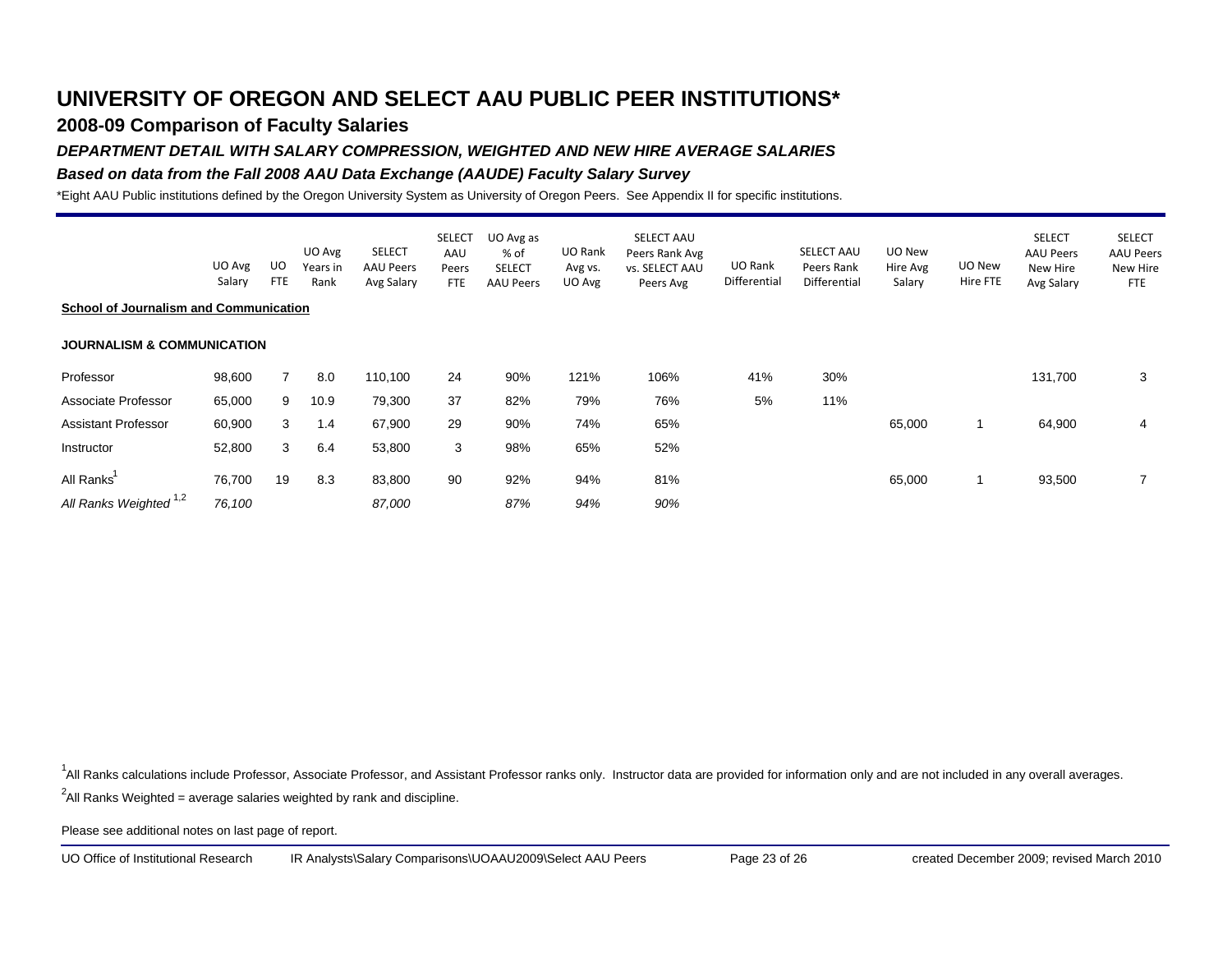### **2008-09 Comparison of Faculty Salaries**

### *DEPARTMENT DETAIL WITH SALARY COMPRESSION, WEIGHTED AND NEW HIRE AVERAGE SALARIES*

### *Based on data from the Fall 2008 AAU Data Exchange (AAUDE) Faculty Salary Survey*

\*Eight AAU Public institutions defined by the Oregon University System as University of Oregon Peers. See Appendix II for specific institutions.

|                                                | UO Avg<br>Salary | <b>UO</b><br><b>FTE</b> | UO Avg<br>Years in<br>Rank | <b>SELECT</b><br><b>AAU Peers</b><br>Avg Salary | <b>SELECT</b><br>AAU<br>Peers<br><b>FTE</b> | UO Avg as<br>% of<br><b>SELECT</b><br><b>AAU Peers</b> | UO Rank<br>Avg vs.<br>UO Avg | SELECT AAU<br>Peers Rank Avg<br>vs. SELECT AAU<br>Peers Avg | UO Rank<br>Differential | SELECT AAU<br>Peers Rank<br>Differential | UO New<br>Hire Avg<br>Salary | UO New<br>Hire FTE      | <b>SELECT</b><br><b>AAU Peers</b><br>New Hire<br>Avg Salary | <b>SELECT</b><br><b>AAU Peers</b><br>New Hire<br><b>FTE</b> |
|------------------------------------------------|------------------|-------------------------|----------------------------|-------------------------------------------------|---------------------------------------------|--------------------------------------------------------|------------------------------|-------------------------------------------------------------|-------------------------|------------------------------------------|------------------------------|-------------------------|-------------------------------------------------------------|-------------------------------------------------------------|
| <b>School of Law</b>                           |                  |                         |                            |                                                 |                                             |                                                        |                              |                                                             |                         |                                          |                              |                         |                                                             |                                                             |
| <b>LAW</b>                                     |                  |                         |                            |                                                 |                                             |                                                        |                              |                                                             |                         |                                          |                              |                         |                                                             |                                                             |
| Professor                                      | 143,700          | 14                      | 13.1                       | 189,200                                         | 188                                         | 76%                                                    | 176%                         | 182%                                                        | 22%                     | 53%                                      | 122,000                      | 1                       | 168,000                                                     | $\mathbf{1}$                                                |
| Associate Professor                            | 125,700          | $\overline{2}$          | 2.2                        | 134,300                                         | 54                                          | 94%                                                    | 154%                         | 130%                                                        | 26%                     | 4%                                       |                              |                         | 112,500                                                     | 3                                                           |
| <b>Assistant Professor</b>                     | 104,100          | 8                       | 3.8                        | 130,300                                         | 21                                          | 80%                                                    | 127%                         | 126%                                                        |                         |                                          | 106,500                      | $\overline{\mathbf{c}}$ |                                                             |                                                             |
| Instructor                                     | 65,200           | 3                       | 2.5                        | 54,800                                          | 15                                          | 119%                                                   | 80%                          | 53%                                                         |                         |                                          |                              |                         | 50,000                                                      | $\mathbf{1}$                                                |
| All Ranks <sup>1</sup>                         | 129,000          | 24                      | 9.1                        | 173,200                                         | 263                                         | 74%                                                    | 158%                         | 167%                                                        |                         |                                          | 111,700                      | 3                       | 126,400                                                     | $\overline{4}$                                              |
| All Ranks Weighted <sup>1,2</sup>              | 125,500          |                         |                            | 153,300                                         |                                             | 82%                                                    | 154%                         | 159%                                                        |                         |                                          |                              |                         |                                                             |                                                             |
| <b>LAW--Associate &amp; Assistant Combined</b> |                  |                         |                            |                                                 |                                             |                                                        |                              |                                                             |                         |                                          |                              |                         |                                                             |                                                             |
| Professor                                      | 143,700          | 14                      | 13.1                       | 189,200                                         | 188                                         | 76%                                                    | 176%                         | 182%                                                        | 43%                     | 54%                                      | 122,000                      | 1                       | 168,000                                                     | $\mathbf{1}$                                                |
| Assoc/Assist Combined                          | 108,400          | 10                      | 3.5                        | 133,200                                         | 75                                          | 81%                                                    | 133%                         | 128%                                                        |                         |                                          | 106,500                      | 2                       | 112,500                                                     | 3                                                           |
| All Ranks <sup>1</sup>                         | 129,000          | 24                      | 9.1                        | 173,200                                         | 263                                         | 74%                                                    | 158%                         | 167%                                                        |                         |                                          | 111,700                      | 3                       | 126,400                                                     | 4                                                           |
| All Ranks Weighted <sup>1,2</sup>              | 125,500          |                         |                            | 153,300                                         |                                             | 82%                                                    | 154%                         | 159%                                                        |                         |                                          |                              |                         |                                                             |                                                             |

*Note: Combined averages for associate and assistant professors are provided to allow comparison with institutions that use only two ranks for Law professors.*

<sup>1</sup>All Ranks calculations include Professor, Associate Professor, and Assistant Professor ranks only. Instructor data are provided for information only and are not included in any overall averages.  $^2$ All Ranks Weighted = average salaries weighted by rank and discipline.

Please see additional notes on last page of report.

UO Office of Institutional Research IR Analysts\Salary Comparisons\UOAAU2009\Select AAU Peers Page 24 of 26 created December 2009; revised March 2010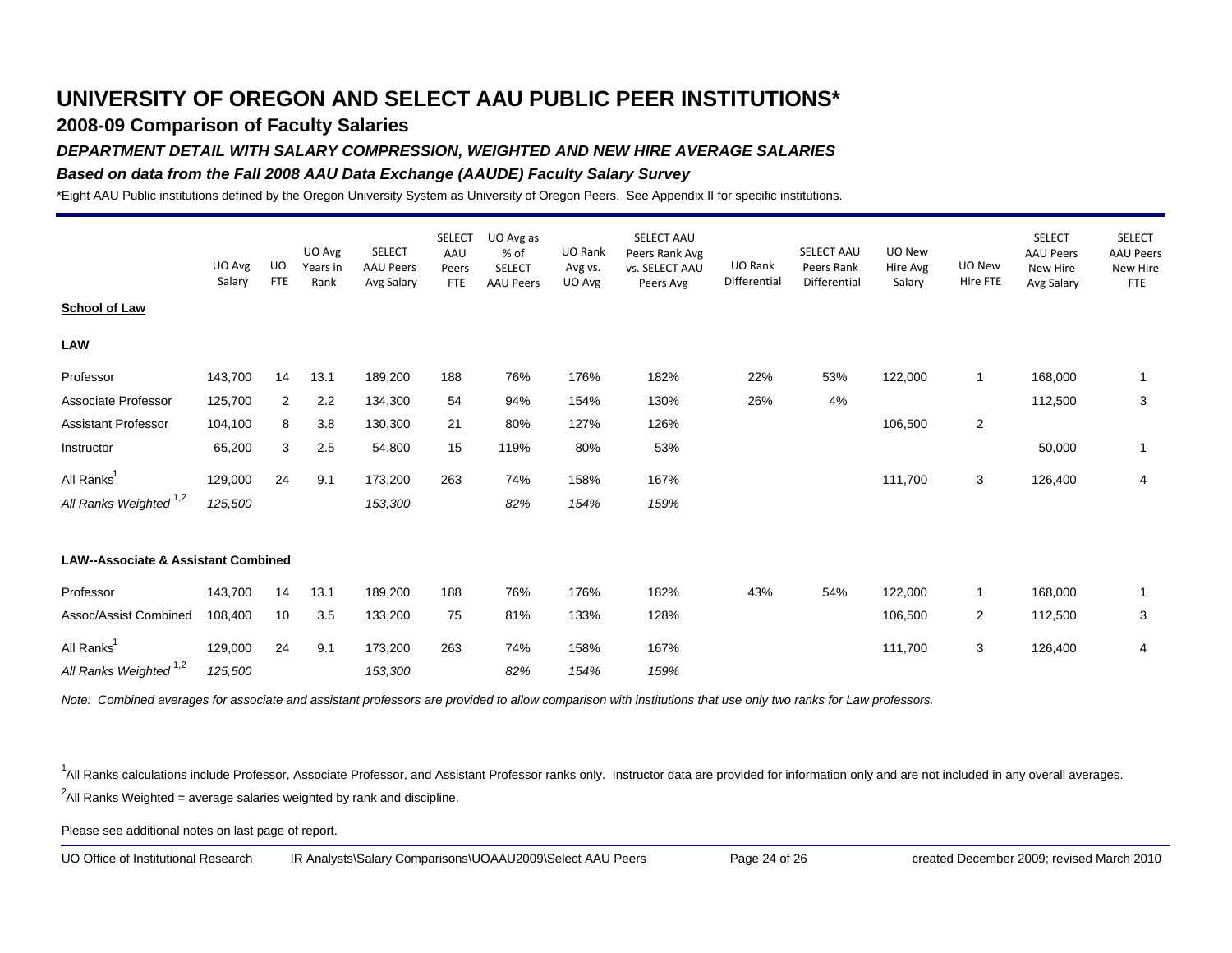### **2008-09 Comparison of Faculty Salaries**

### *DEPARTMENT DETAIL WITH SALARY COMPRESSION, WEIGHTED AND NEW HIRE AVERAGE SALARIES*

### *Based on data from the Fall 2008 AAU Data Exchange (AAUDE) Faculty Salary Survey*

\*Eight AAU Public institutions defined by the Oregon University System as University of Oregon Peers. See Appendix II for specific institutions.

|                                   | UO Avg<br>Salary | <b>UO</b><br><b>FTE</b> | UO Avg<br>Years in<br>Rank | <b>SELECT</b><br><b>AAU Peers</b><br>Avg Salary | <b>SELECT</b><br>AAU<br>Peers<br><b>FTE</b> | UO Avg as<br>% of<br><b>SELECT</b><br><b>AAU Peers</b> | UO Rank<br>Avg vs.<br>UO Avg | SELECT AAU<br>Peers Rank Avg<br>vs. SELECT AAU<br>Peers Avg | UO Rank<br>Differential | <b>SELECT AAU</b><br>Peers Rank<br>Differential | UO New<br>Hire Avg<br>Salary | UO New<br>Hire FTE | <b>SELECT</b><br><b>AAU Peers</b><br>New Hire<br>Avg Salary | <b>SELECT</b><br><b>AAU Peers</b><br>New Hire<br><b>FTE</b> |
|-----------------------------------|------------------|-------------------------|----------------------------|-------------------------------------------------|---------------------------------------------|--------------------------------------------------------|------------------------------|-------------------------------------------------------------|-------------------------|-------------------------------------------------|------------------------------|--------------------|-------------------------------------------------------------|-------------------------------------------------------------|
| <b>School of Music and Dance</b>  |                  |                         |                            |                                                 |                                             |                                                        |                              |                                                             |                         |                                                 |                              |                    |                                                             |                                                             |
| <b>DANCE</b>                      |                  |                         |                            |                                                 |                                             |                                                        |                              |                                                             |                         |                                                 |                              |                    |                                                             |                                                             |
| Professor                         |                  |                         |                            | 87,900                                          | 8                                           |                                                        |                              | 85%                                                         |                         | 21%                                             |                              |                    |                                                             |                                                             |
| Associate Professor               | 57,100           | $\overline{4}$          | 8.9                        | 66,300                                          | 4                                           | 86%                                                    | 70%                          | 64%                                                         | 21%                     | 7%                                              |                              |                    |                                                             |                                                             |
| <b>Assistant Professor</b>        | 40,000           | $\mathbf{1}$            | 0.1                        | 58,900                                          | 6                                           | 68%                                                    | 49%                          | 57%                                                         |                         |                                                 | 40,000                       | $\mathbf{1}$       |                                                             |                                                             |
| Instructor                        | 39,500           | 1                       | 8.9                        |                                                 |                                             |                                                        | 48%                          |                                                             |                         |                                                 |                              |                    |                                                             |                                                             |
| All Ranks <sup>1</sup>            | 53,700           | 5                       | 7.1                        | 73,400                                          | 18                                          | 73%                                                    | 66%                          | 71%                                                         |                         |                                                 | 40,000                       | $\mathbf{1}$       |                                                             |                                                             |
| All Ranks Weighted <sup>1,2</sup> | 48,500           |                         |                            | 71,900                                          |                                             | 67%                                                    | 60%                          | 75%                                                         |                         |                                                 |                              |                    |                                                             |                                                             |
| <b>MUSIC</b>                      |                  |                         |                            |                                                 |                                             |                                                        |                              |                                                             |                         |                                                 |                              |                    |                                                             |                                                             |
| Professor                         | 74,200           | 10                      | 5.7                        | 101,100                                         | 182                                         | 73%                                                    | 91%                          | 97%                                                         | 19%                     | 27%                                             |                              |                    | 105,700                                                     | $\overline{7}$                                              |
| Associate Professor               | 59,000           | 14                      | 8.9                        | 73,500                                          | 123                                         | 80%                                                    | 72%                          | 71%                                                         | 12%                     | 14%                                             |                              |                    | 66,900                                                      | 3                                                           |
| <b>Assistant Professor</b>        | 49,500           | 12                      | 2.7                        | 59,200                                          | 78                                          | 84%                                                    | 61%                          | 57%                                                         |                         |                                                 | 48,000                       | $\overline{2}$     | 57,300                                                      | 15                                                          |
| Instructor                        | 38,900           | $\overline{7}$          | 10.6                       | 42,800                                          | 13                                          | 91%                                                    | 48%                          | 41%                                                         |                         |                                                 |                              |                    | 32,500                                                      | $\overline{1}$                                              |
| All Ranks <sup>1</sup>            | 60,100           | 36                      | 5.9                        | 83,700                                          | 383                                         | 72%                                                    | 73%                          | 81%                                                         |                         |                                                 | 48,000                       | 2                  | 72,000                                                      | 25                                                          |
| All Ranks Weighted <sup>1,2</sup> | 61,600           |                         |                            | 79,200                                          |                                             | 78%                                                    | 76%                          | 82%                                                         |                         |                                                 |                              |                    |                                                             |                                                             |

<sup>1</sup>All Ranks calculations include Professor, Associate Professor, and Assistant Professor ranks only. Instructor data are provided for information only and are not included in any overall averages.  $^2$ All Ranks Weighted = average salaries weighted by rank and discipline.

Please see additional notes on last page of report.

UO Office of Institutional Research IR Analysts\Salary Comparisons\UOAAU2009\Select AAU Peers Page 25 of 26 created December 2009; revised March 2010